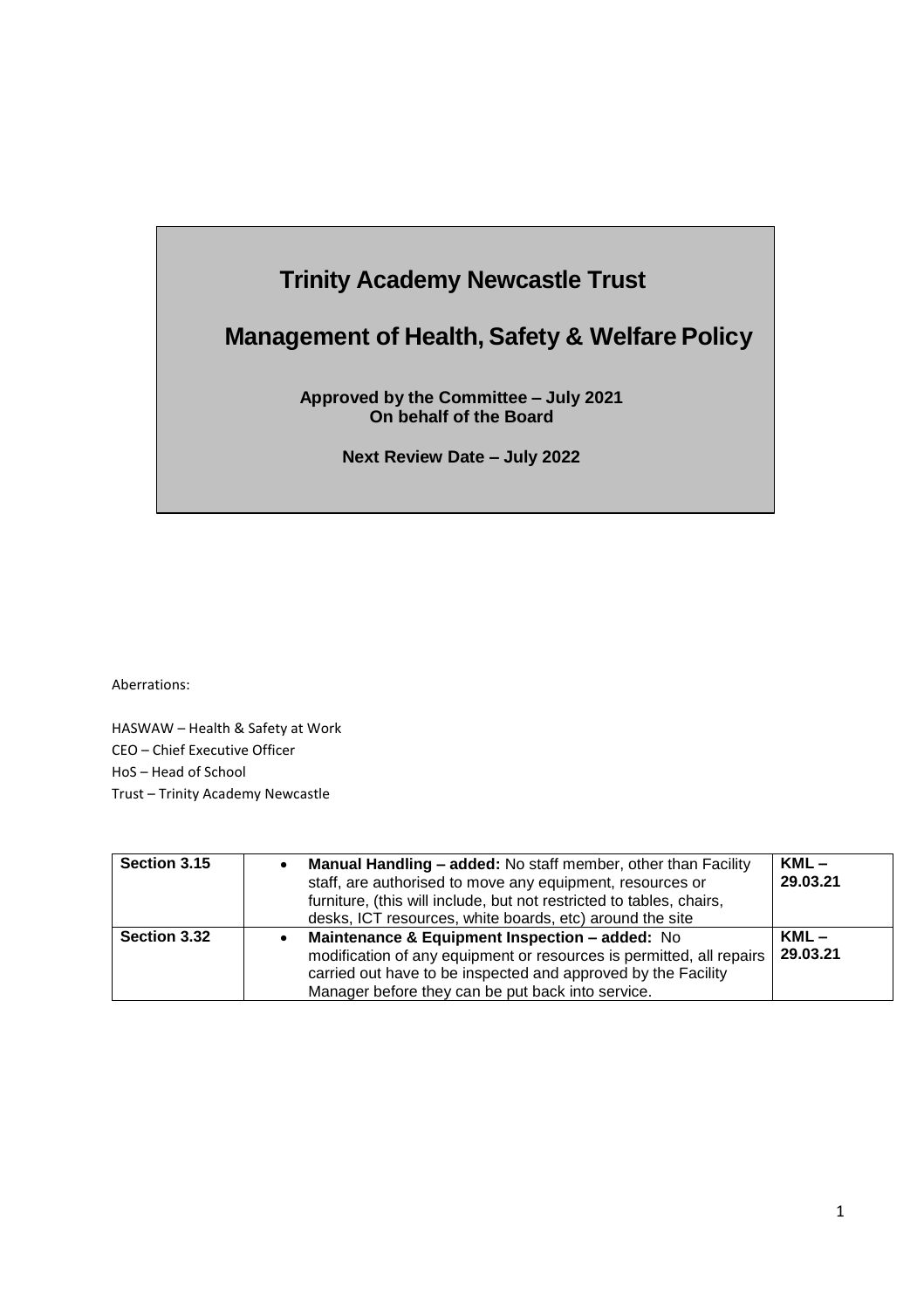# **Preface**

Trinity Academy Newcastle Trust's (The Trust) Statement of Intent

We will meet all of the requirements set out in The Trust Health and Safety Policy. We will demonstrate our commitment to health, safety, welfare and wellbeing by recognising that effective health and safety management is equally as important as our other The Trust objectives.

Through this statement of intent and the implementation of our Health and Safety arrangements, we will ensure that we are meeting the Policy aims, objectives and requirements.

We will actively strive for continual health and safety improvement by complying with the Policy and by working in consultation with the Board of Directors, Chief Executive Officer, senior management, line management, Trust Lead for Health, Safety & Premises, employees, learners and other partners.

We will achieve this by:

- considering health and safety within our all-planning activities.
- encouraging ownership and responsibility at all levels.
- ensuring that Trust policies and standards are complied with by having whole site, or department specific procedures, risk assessment documents, safe systems of work and arrangements that ensures the implementation of health and safety locally.
- assessing and eliminating, reducing or managing risks that arise out of activities / processes/ and operations through the risk assessment process.
- monitoring our health and safety performance by reviewing arrangements and analysing accident trends to identify areas for improvement.
- ensuring that health and safety is considered as part of our performance management, employee appraisals and supervision process.
- ensuring that all employees within the Trust are made aware of this statement of intent and our arrangements.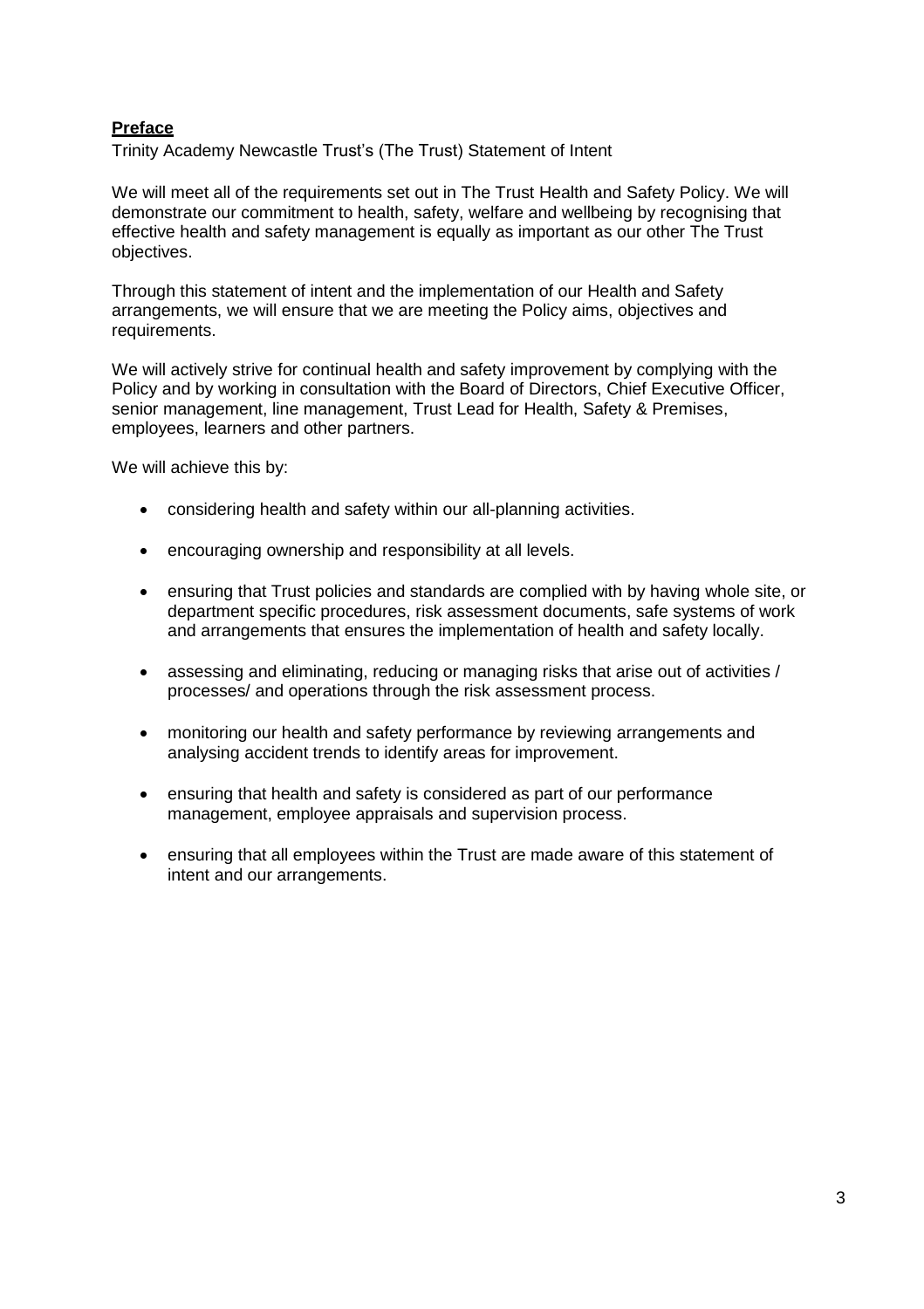# **Trust Policy for Health And Safety**

### **Part One – The Policy**

#### **1.1 Introduction**

This policy outlines the framework developed by the Trust to manage health, safety and welfare. The policy is a declaration of the Trust's commitment to provide, so far as is reasonably practicable, safe and healthy conditions for employees, learners and persons other than employees who use, or, visit the Trusts' premises, or who may be affected by the activities carried out.

The Trust will establish and adopt procedures to ensure that health and safety objectives and priorities are monitored, and delivered, to a high standard and that a pro- active health and safety culture is promoted, developed and maintained throughout.

The policy has been produced as required by Section 2(3) of the Health and Safety at Work etc. Act 1974 to clearly identify the responsibilities of Trust Directors, the Chief Executive Officer, the Head of Trust, Lead for Health & Safety, Line Managers, Employees, Classroom Teachers, Visitors, Learners and Safety Representatives.

The purpose of the policy is to demonstrate that the Trust are totally committed to the health and safety of all employees, learners and persons other than employees affected by our activities.

All employees must play their part in achieving the highest possible standards of health & safety, and rigorously comply with all aspects of this policy as it highlights the organisations vision for health and safety and everyone's role in achieving this.

The Board of Directors will ensure that adequate resources are available to implement the principles of this health & safety policy, and conform to all relevant UK and EU health and safety statutory regulations, approved code of practices, EU/British standards, HSE and industry guides where necessary.

### **1.2 Definitions**

The key definitions of this policy are as follows:

**Health** – The wellbeing of employees. This encompasses conditions of body and mind, which could affect the health & safety of employees and others.

**Safety** – Preventing injury or damage to any person or property affected by a work activity through the development of suitable and sufficient working practices.

**Welfare** – The provision and maintenance of facilities to ensure good hygiene, a comfortable working environment and appropriate support for the wellbeing of the individual.

**Wellbeing** –The subjective state of being healthy, happy, contented, comfortable and satisfied with one's quality of life. It includes physical, material, social, and emotional ('happiness') dimensions.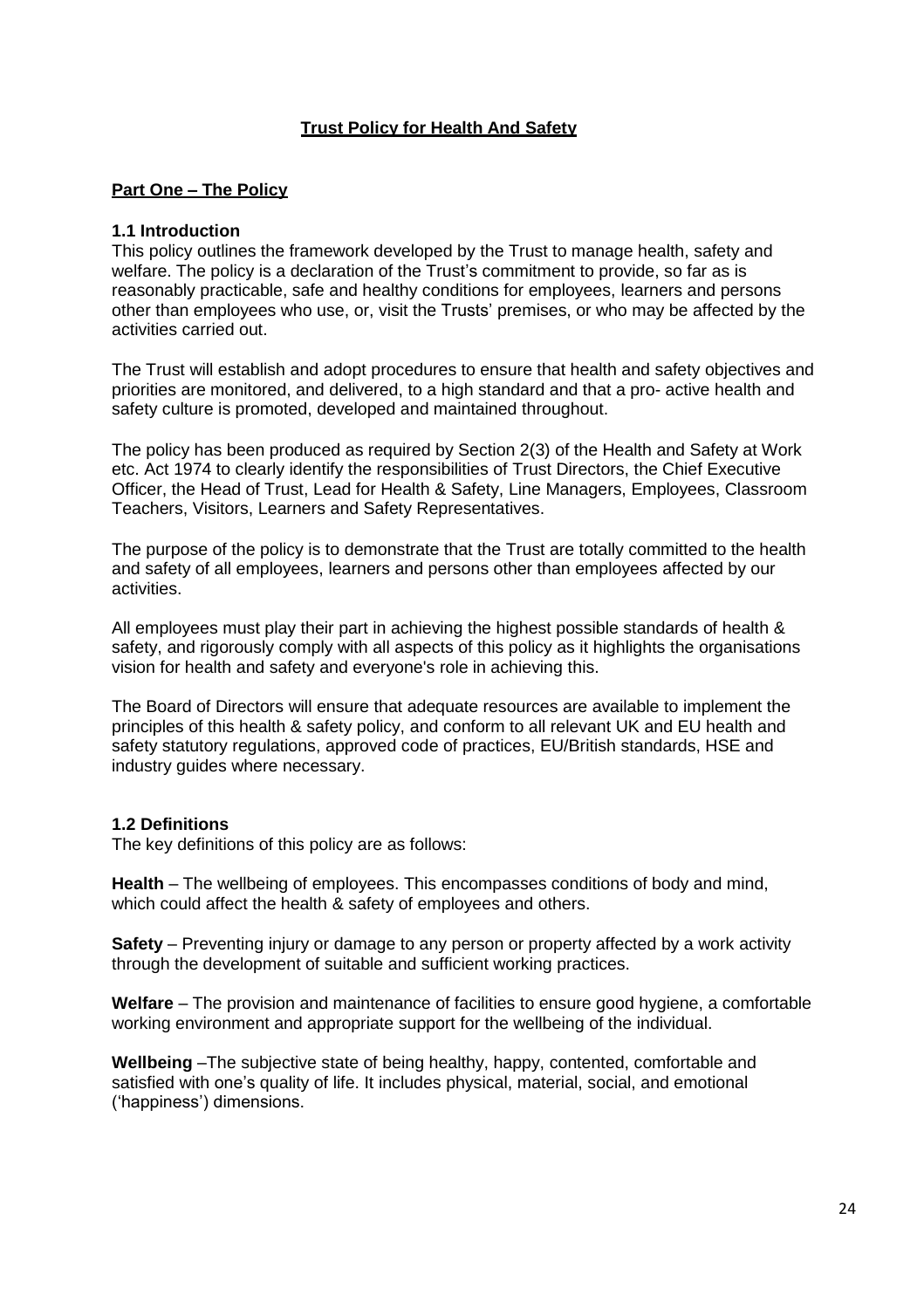# **1.3 Trust Policy Statement**

The Trust policy is to try to ensure that all reasonably practical steps are taken to secure the health, safety and welfare of everyone using our premises.

The procedures and arrangements set out in this document have been put in place to assist the Trust and those responsible to:

- establish and maintain a safe and healthy environment throughout the organisation
- establish and maintain safe working procedures among staff, learners and subcontractors
- arrange to ensure safety and absence of risks to health when using, handling, storing and transporting articles and substances, and electricity at work
- ensure there is sufficient information, instruction and supervision to enable all people and learners to avoid hazards, to contribute positively to their own safety and health at work and to ensure that they have appropriate health and safety training
- maintain a safe and healthy place of work, with safe access to and from the site
- formulate procedures to be used if there is a fire or other emergencies and for evacuating premises
- lay down procedures to be used if there is an accident
- provide and maintain adequate welfare facilities
- provide a system so that dangerous occurrences, accidents, defects and potential hazards are reported, recorded and investigated
- Teach safety where appropriate in the curriculum
- promote partnership and co-operation between management and outside agencies in matters of health and safety
- ensure the maintenance of sites, buildings, layouts and the work equipment to a reasonably safe level
- maintain reasonably safe systems of work and working environment
- notify in writing to all employees, their health and safety responsibilities
- provide, where necessary, appropriate information, instruction, training and supervision to ensure so far as is reasonably practicable, the health and safety of employees at work
- provide, maintain and ensure the use of appropriate protective clothing and equipment, in accordance with the Personal Protective Equipment Regulations 1992
- actively discourage violation of safety rules, regulations and unsafe practices by the application of appropriate disciplinary procedures
- comply with legal requirements, Codes of Practice and safe working procedures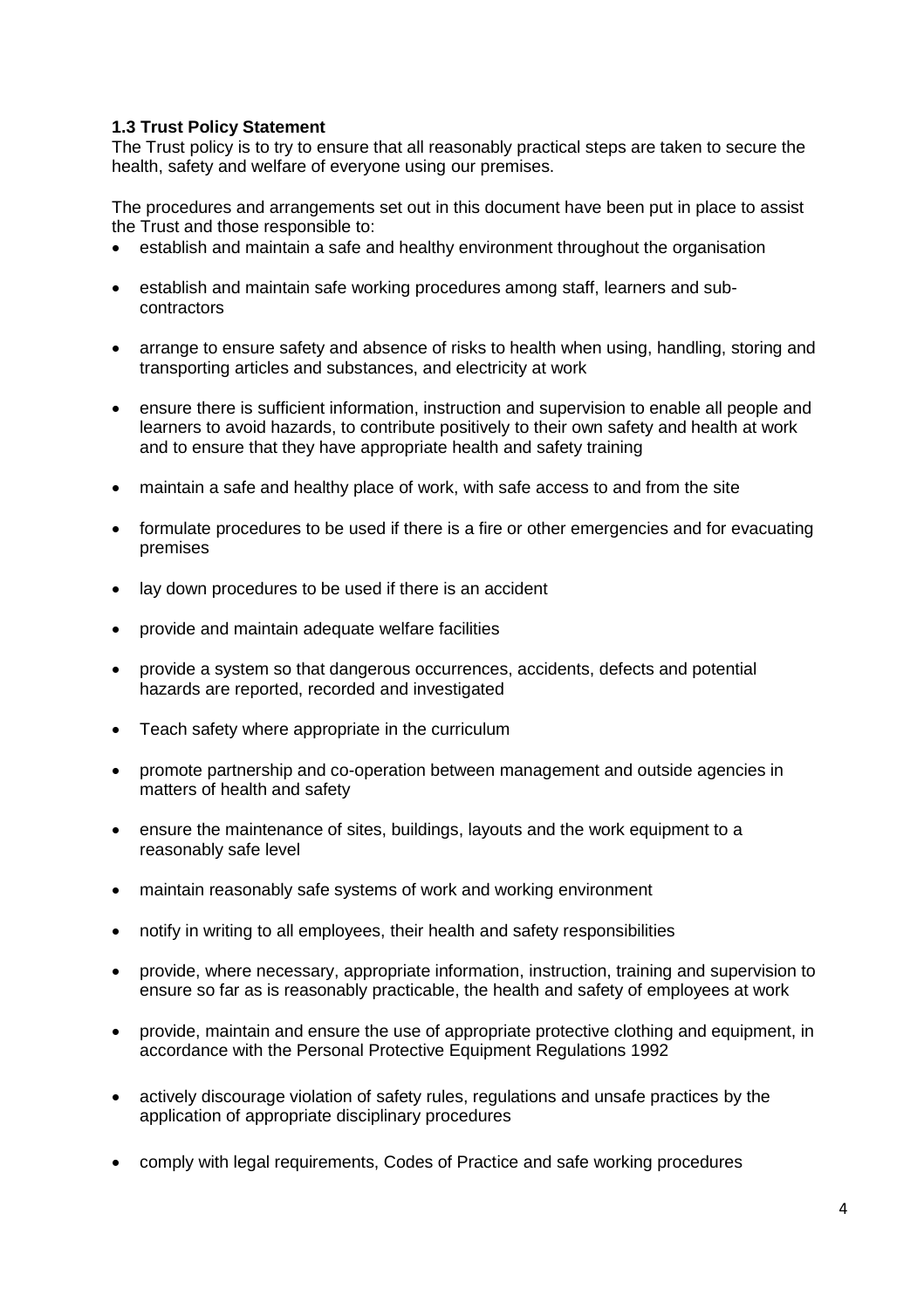- promote a safety culture within the Trust that positively promotes and encourages safe working by all employees in all aspects of work
- encourage discussion and communication between Management, Health and Safety Representatives and Employees on Health and Safety matters
- provide relevant Health and Safety information literature etc. to accredited safety representatives
- encourage and promote accurate and prompt reporting of accidents, and subsequent investigation
- consider at the tendering, planning and contract stages, for any works affecting the Trust, means of eliminating/reducing risk of injury and damage
- ensure that no charge is levied on any employees in respect of anything done or provided in pursuance of any specific requirements or relevant statutory provision
- liaise with Contractors working on projects commissioned by the Trust to ensure so far as is reasonably practicable, they carry out their responsibilities for health and safety
- provide relevant written guidelines, support and advice.

#### **1.4 LOCATION OF THE POLICY**

The Trusts' policy, with other health and safety information, shall be kept in the office of the Lead of Health & Safety, also located in the shared IT information drive which is available to all staff. The Trust will tell all members of staff about this information, its location and contents, except for personal and/or confidential matters which the Chief Executive Officer will hold.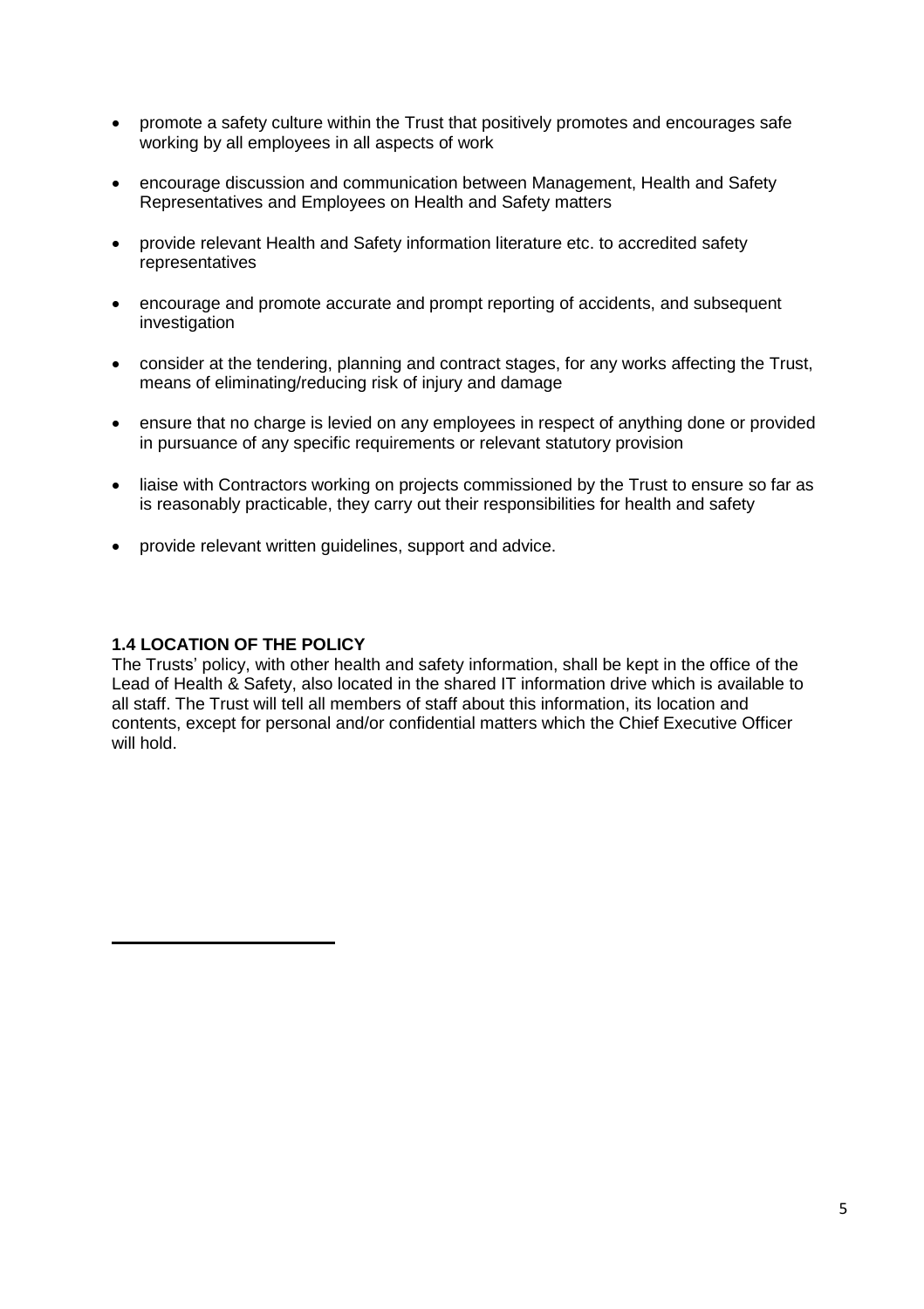# **Part 2 – Responsibilities/Organisation**

#### **2.1 Who Is Responsible?**

The Board of Directors, the Chief Executive Officer, Heads of Schools, Trust Lead for Health, Safety & Premises, Deputy Heads, Assistant Heads, Teachers and all supporting staff have a responsibility for ensuring that staff, learners and visitors are able to work and learn in a safe environment.

Throughout this policy you will see reference to the Chief Executive Officer. While the Chief Executive Officer has and retains overall responsibility for this policy and its implementation. The Chief Executive Officer may, delegate some of this responsibility to other senior members of management or competent staff.

The Health and Safety at Work Act 1974, requires the Board of Directors, Chief Executive Office, Senior Managers, Trust Lead for Health, Safety & Premises, and individual employees, according to their particular roles, to take the initiative on certain matters.

The Trust will use its established lines of responsibility to authorise and give direction to all employees in accordance with the policy for health and safety. Specific responsibilities cannot be evaded by delegation to others.

#### **2.2 Responsibilities of Trinity Academy's Board of Directors**

Health and safety matters will be considered within the Trusts decision making process (as set out within the Trusts policies and procedures, and any statutory provisions set out in legislation).

| <b>Roles and Responsibilities</b>            |                                                                                           |  |  |  |
|----------------------------------------------|-------------------------------------------------------------------------------------------|--|--|--|
| <b>Chair of Board of Directors</b>           | <b>Peter Carter</b>                                                                       |  |  |  |
| <b>Chief Executive Officer</b>               | <b>Bill Curley</b>                                                                        |  |  |  |
| <b>Head of School (TANB)</b>                 | <b>Patrick Tully</b>                                                                      |  |  |  |
| <b>Head of School (TAN Upper &amp;</b>       | <b>Mark Flint</b>                                                                         |  |  |  |
| Lower sites)                                 |                                                                                           |  |  |  |
| <b>Head of School (TAN)</b>                  | <b>Lynn McNally</b>                                                                       |  |  |  |
| <b>Head of School (Services)</b>             | <b>June Renwick</b>                                                                       |  |  |  |
| <b>Health &amp; Safety Consultant Bodies</b> | <b>Health &amp; Safety Dept., Newcastle City Council</b><br><b>SafetyMARK Consultants</b> |  |  |  |
| Trust Lead for Health, Safety &              | <b>Kieran McLaughlin</b>                                                                  |  |  |  |
| <b>Facility Manager</b>                      | <b>Sid Renwick</b>                                                                        |  |  |  |
| <b>Delegated responsibility</b>              | All staff                                                                                 |  |  |  |

The Trust will delegate the day-to-day health and safety monitoring, reviewing and auditing of health and safety to the Chief Executive Officer.

The Trust have assigned responsibility to the Chief Executive Officer, to respond to any legal notice received by the HSE or other enforcing body.

The Trust are responsible for applying health and safety legislation; and making decisions that conform to legislation and other recognised health and safety standards and good practice.

The Trust have collective health and safety responsibilities. They will ensure that this health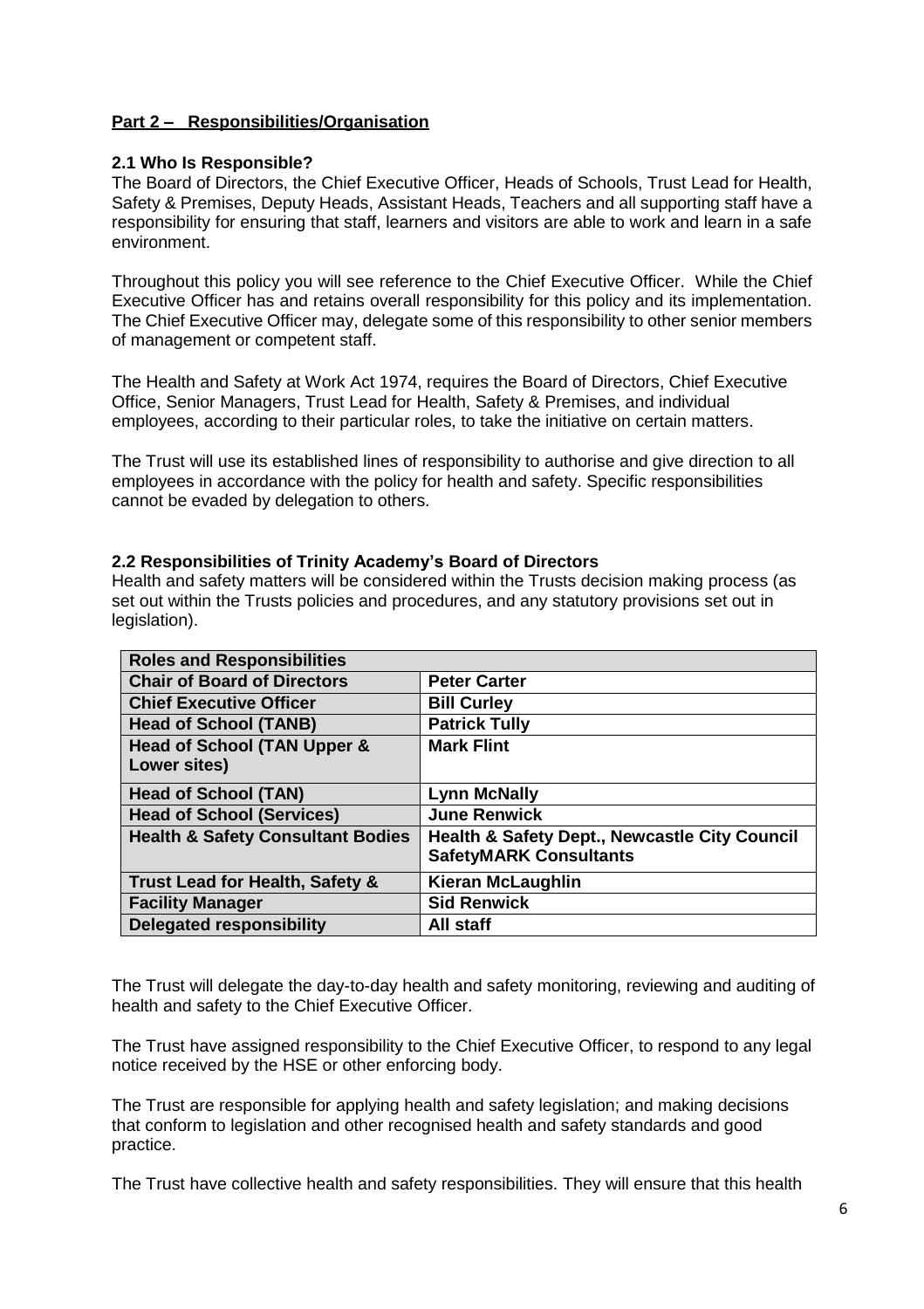and safety policy is applied effectively within any areas that they have particular responsibility for. Therefore, they are responsible for preserving, developing, promoting and maintaining The Trust Health and safety policy.

The Trust will ensure that adequate resources are made available to implement successful health and safety management, and to conform to all relevant health and safety statutes. Therefore, health and safety matters will be considered and accounted for when making managerial decisions.

The Trust aims to provide a safe and healthy environment for teaching and non-teaching staff, learners and visitors.

The Trust recognises that policies alone cannot prevent accidents, or ensure safe and healthy working conditions, only good working practice will ensure safety. All staff will appreciate that their own safety, and that of all in the Trust, depends on their individual conduct as well as this policy (HASAW Section 7).

The Trust will:

- ensure that all resourcing decisions take into account health and safety matters
- delegate to the Chief Executive Officer a contingency budget, to cover health and safety matters as appropriate to The Trust scheme of internal delegation
- ensure that job descriptions of all staff include general and specific responsibilities relating to health and safety
- together with the Chief Executive Officer or named responsible person, ensure that learners, staff and all non-employees have suitable health and safety provision
- ensure that safety standards for purchased goods and equipment are met
- ensure that procedures exist for checking that items offered for sale or services provided by the trust are safe
- together with the Chief Executive Officer ensure that approved Trust journeys are arranged and supervised in accordance with the competent guidance
- ensure that the Trust has appropriate monitoring systems in place across all Trust sites
- arrange for a whole Trust site health and safety committee to be established **TO BE REMOVED**

### **2.3 Responsibilities of all Employees**

The Health and Safety at Work Act 1974 states:

'It shall be the duty of every employee while at work: to take reasonable care for the health and safety of herself/himself and of any other persons who may be affected by her/his acts or omissions at work, and as regards any duty or requirement imposed on her/his employer or any other person by or under any of the relevant statutory provisions, to co-operate with her/him so far as it is necessary to enable that duty or requirement to be performed or complied with'.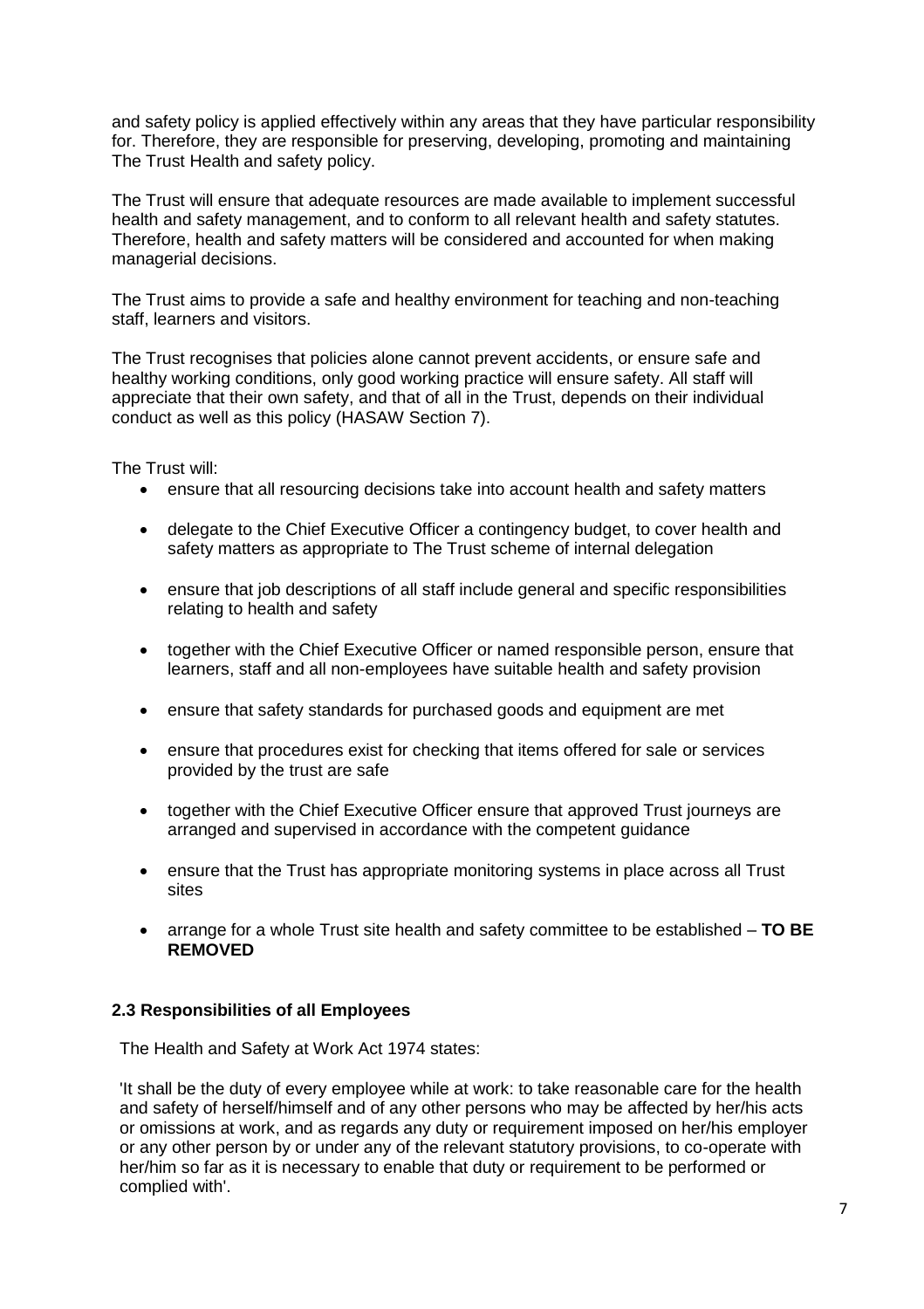The Act also states: - 'No person shall intentionally or recklessly interfere with or misuse anything provided in the interests of health, safety or welfare in pursuance of any of the relevant statutory provisions.'

To observe the laws and carry out the responsibilities to ensure the safety of learners and other visitors to Trust premises, all employees are expected to:

- know the special safety measures and arrangements to be adopted in their own working areas and to ensure they are applied
- observe standards of dress consistent with safety and/or hygiene
- keep good standards of hygiene and cleanliness
- know and apply the emergency procedures in respect of fire, bomb scare and first aid
- not willfully misuse, neglect or interfere with things provided for his/her own safety and/or the safety of others
- co-operate with other employees in promoting improved health and safety measures
- co-operate with the appointed safety representative and any enforcement officer of the LA, the Health and Safety Executive or the Public Health Authority
- report any hazard or malfunction in accordance withTtrust procedure
- follow all instructions, written or verbal, designed to ensure personal safety and the safety of others
- conduct themselves in an orderly manner and refrain from any form of inappropriate behaviour
- use the provided safety equipment and/or protective clothing
- avoid improvisation in any form which could create unnecessary / increased risks to health and safety
- maintain, or ensure safe maintenance, of tools and equipment, reporting any defect in accordance withTrust procedure
- attend training courses to further the needs of health and safety as required
- report all accidents, assaults and "near misses" in accordance with Trust procedures even where no injury was sustained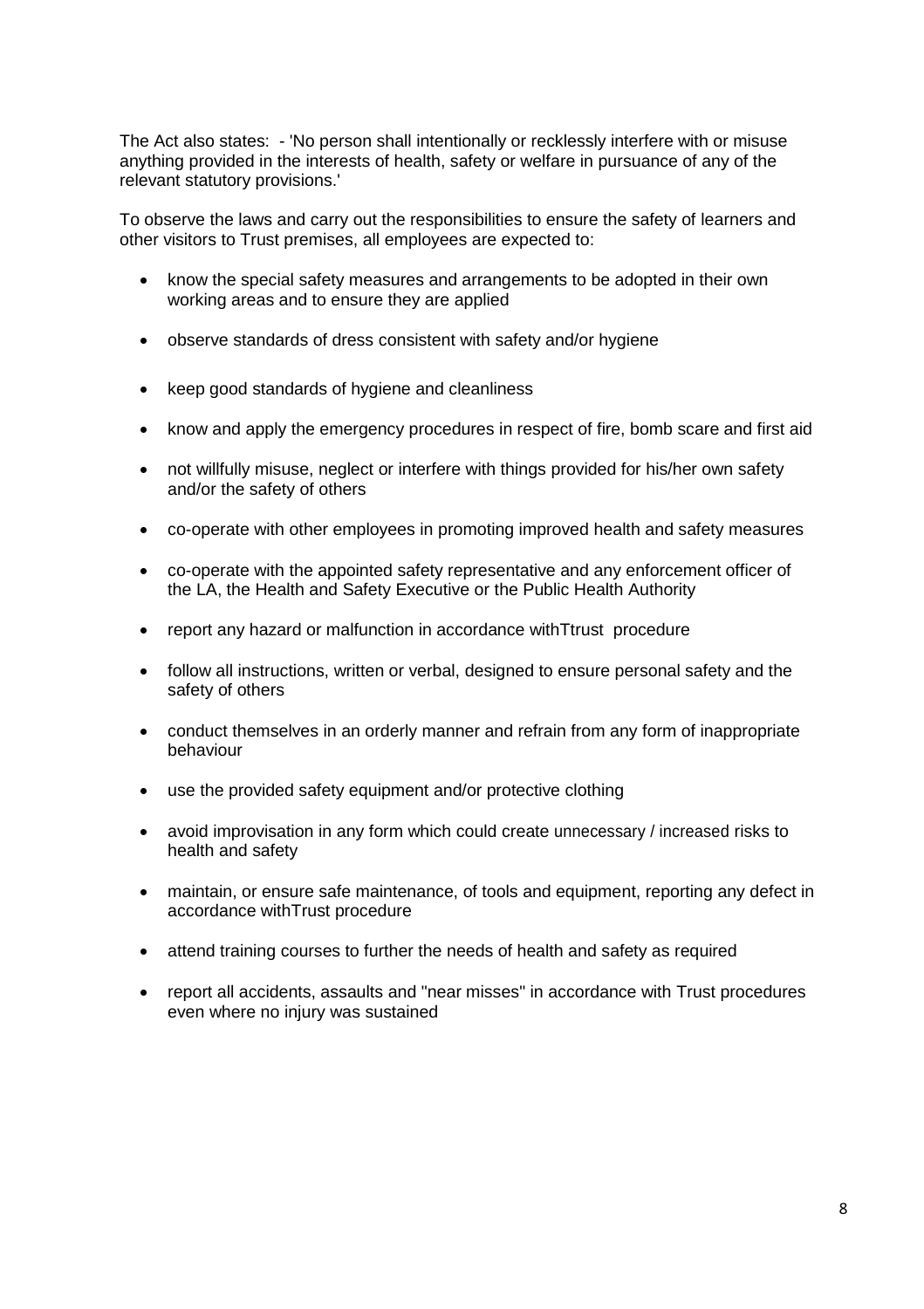# **2.4 Responsibilities of the Chief Executive Officer**

The Chief Executive Officer is the person initially and ultimately responsible to the Trust for achieving the objectives of the Health and Safety policy.

The Chief Executive Officer shall:

- ensure that the Trust meets as far as is reasonably practicable, the requirements of all health and s a f e t y legislation
- ensure that all staff know, accept, and are trained to discharge their responsibilities regarding health and safety
- ensure staff, learners and visitors comply with agreed procedures
- advise the Board of Directors on the resources and action required to meet statutory requirements
- liaise regularly with the Board of Directors on health and safety matters in the Trust
- encourage and promote a positive health and safety culture throughout the Trust
- be the focal point for day to day references on safety and give advice or, indicate sources of advice
- co-ordinate the implementation of the approved safety procedures throughout the **Trust**
- establish and maintained a suitable health and safety programme to eliminate accident potential so far as practicable
- receive health and safety guidance and establish procedures to disseminate safety Information concerning the Trust to all employees including temporary /supply staff
- review these procedures from time to time
- ensure that, before introducing any change which may affect the health and safety of employees at work, there is adequate consultation with the Board of Directors, appropriate specialist support staff and employees' Safety Representatives
- ensure that Safety Representatives, where appointed under statutory regulations, can effectively carry out the duties required by those regulations – **TO BE REMOVED**
- ensure that all accidents and hazards are:
	- recorded
	- reported as appropriate to Newcastle City Council / Health and Safety Executive
	- reported to the Whole Trust Lead for Health, Safety & Premises
- ensure that the advice of the Whole Trust Lead for Health, Safety & Premises colleague is sought to assist or clarify any health and safety matter
- regularly make, or arrange for, an inspection of premises, places of work and working practices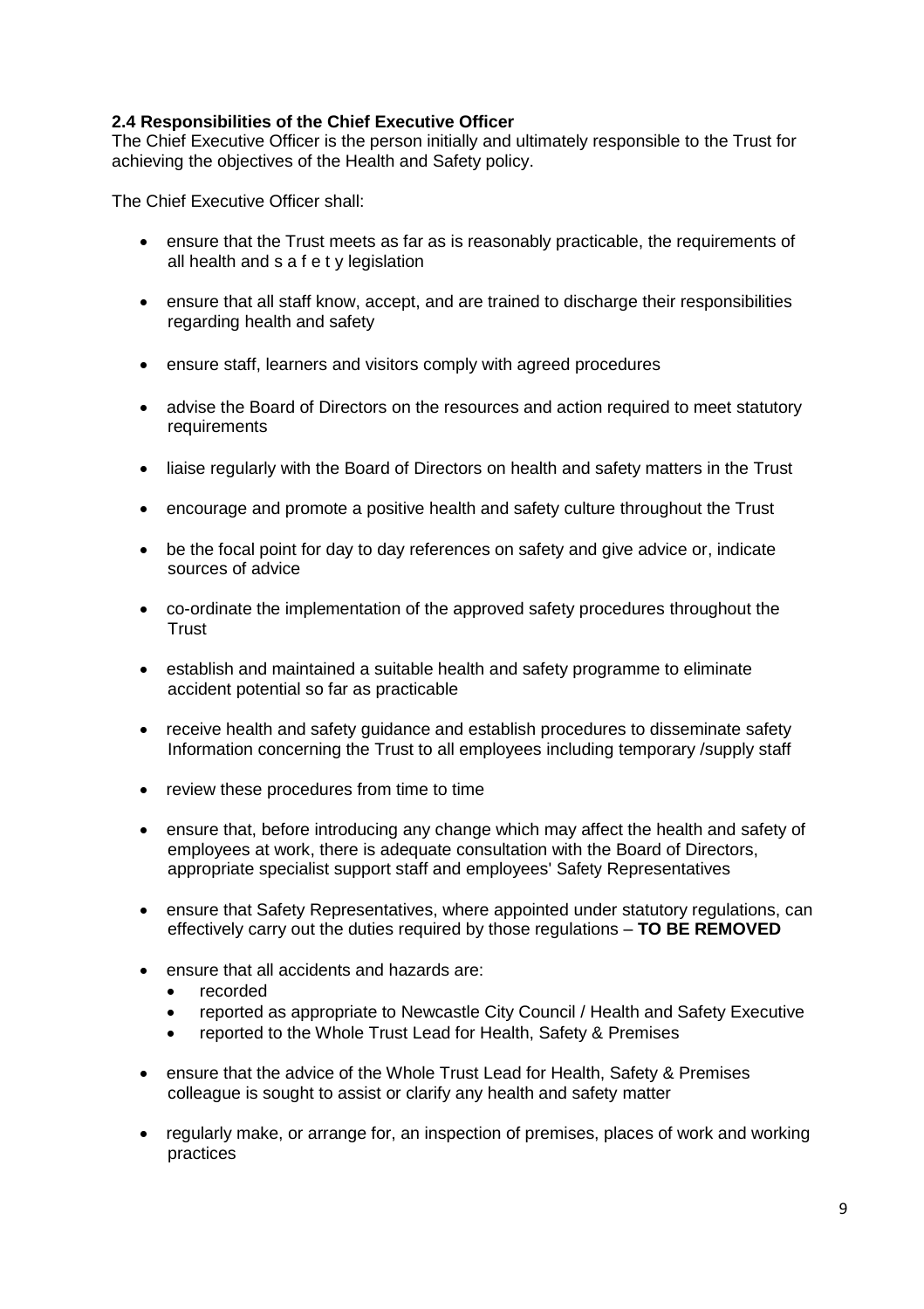- ensure that recommendations or reports presented to the establishment by specialist support staff and other external organisations, e.g. The Health and Safety Executive, are communicated to The Trust management structure and to the relevant Safety Representatives; such reports are followed up so that the required action or policy decisions are taken
- ensure that proper concern is shown for the health and safety of everyone within the Trust who is not an employee, including learners, visitors, etc.
- ensure that workers employed by the Trust and any hirers of the facilities undertake to conduct themselves according to the statutory requirements and safety procedures so that no one is put at risk
- ensure that all firefighting and fire prevention equipment and facilities are maintained to the required standard, keep appropriate records and make employees familiar with the operation of such equipment
- ensure that regular evacuation drills (at least once per term), testing of fire alarms (weekly) are conducted and recorded as required by legal legislation. Make all employees and persons using the premises aware of the emergency procedure
- ensure that all fire escape doors, alarm call points, and escape routes are kept clear of obstruction at all times
- ensure that all fire escape doors can be readily opened from the inside
- ensure adequate first aid cover is provided
- ensure that all approved items of first aid equipment are available, and are under the control of a responsible person or trained first aider (First Aid site co-ordinator), and that all employees know where they are
- review from time to time and make recommendations for improving the procedures on:
	- providing first aid throughout the Trust
	- all emergency procedures
	- all safety procedures
- take appropriate action when any hazard is reported, and stop any practices or the use of any plant, tools, equipment, machinery, etc. considered to be unsafe, until an inspection has been carried out by a competent person
- maintain contact with, and seek advice from, appropriate agencies
- ensure all statutory registers are maintained
- ensure the maintenance of safe access to and from the site
- ensure that so far as is reasonably practicable, no plant, equipment or process under The Trust control pollutes the atmosphere
- ensure that relevant risk assessments are performed, the results recorded and any necessary action taken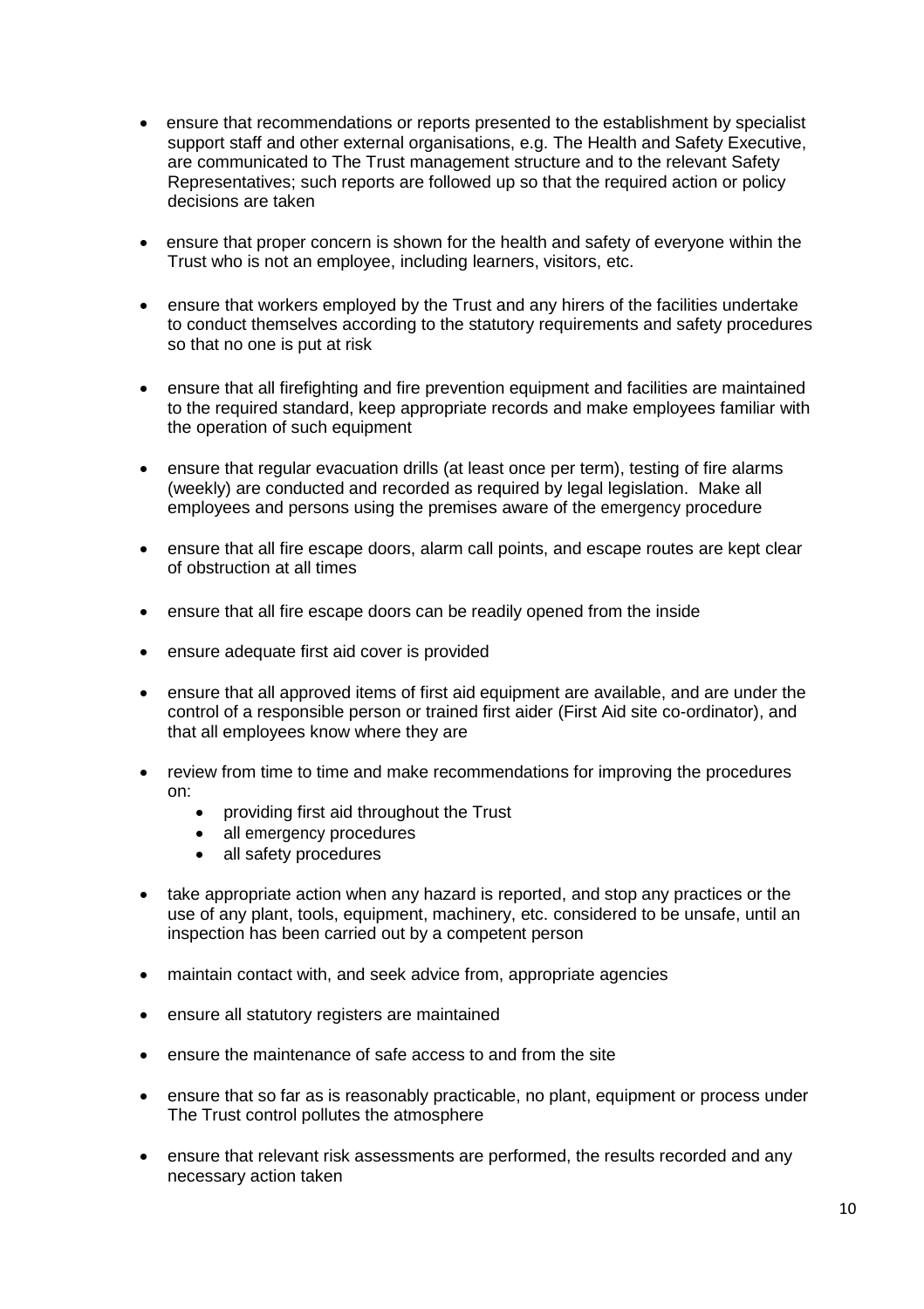# **2.5 Responsibilities of Whole Trust Lead for Health, Safety & Premises (**WTLHSP)

Under the direction of the Chief Executive Officer, and the Head of School (Services – line , manager) the Whole Trust Lead for Health, Safety & Premises, is responsible for the detailed adoption of the Trust policy and shall:

- be directly responsible to the Chief Executive Officer / Head of School (Services) for the implementation of existing policies, safety measures, regulations and procedures throughout the Trust. The WTLHSP should follow the advice or instructions given by the Chief Executive Officer / Head of School (Services), including the relevant parts of this statement
- ensure all persons reporting to the WTLHSP know, accept and discharge their responsibilities under The Trust Health and Safety policy
- maintain high standards of ersvice, carry out a regular safety inspection throughout Trust premises and, where necessary submit a report to the Chief Executive Officer / Head of School (Services)
- draws to the attention of the Chief Executive Officer / Head of School (Services) any breach of statutory regulations or departmental procedures
- investigates and reports (where appropriate) on all accidents, assaults and near misses throughout the Trust, in accordance with the Trust procedures
- makes available in a safe condition all necessary plant, tools and equipment as requested
- maintains safe access to and egress from all places of work
- comply with all legislation , ACOP's procedures to ensure all necessary protective clothing or equipment is issued and used in accordance with regulations

so far as is reasonably practicable, ensures that no plant, equipment or process under their control pollutes the atmosphere

- where necessary will seek appropriate Health and Safety advice
- will establish and maintain safe working procedures, including arranging to ensure, as far as is reasonably practicable, the safety and absence of risks when using, handling, storing and transporting articles and substances, (e.g. chemicals, boiling water, duplicating fluid, guillotines)
- seek to resolve, promptly, any health and safety problem referred to them by a member of staff or learner and refer any of these problems, for which they cannot achieve a satisfactory solution within their resources, to the Chief Executive Officer / Head of School (Services)
- ensure, as far as is reasonably practicable, they provide sufficient information, instruction, training and supervision to enable other employees and learners to avoid hazards and contribute positively to their own safety and health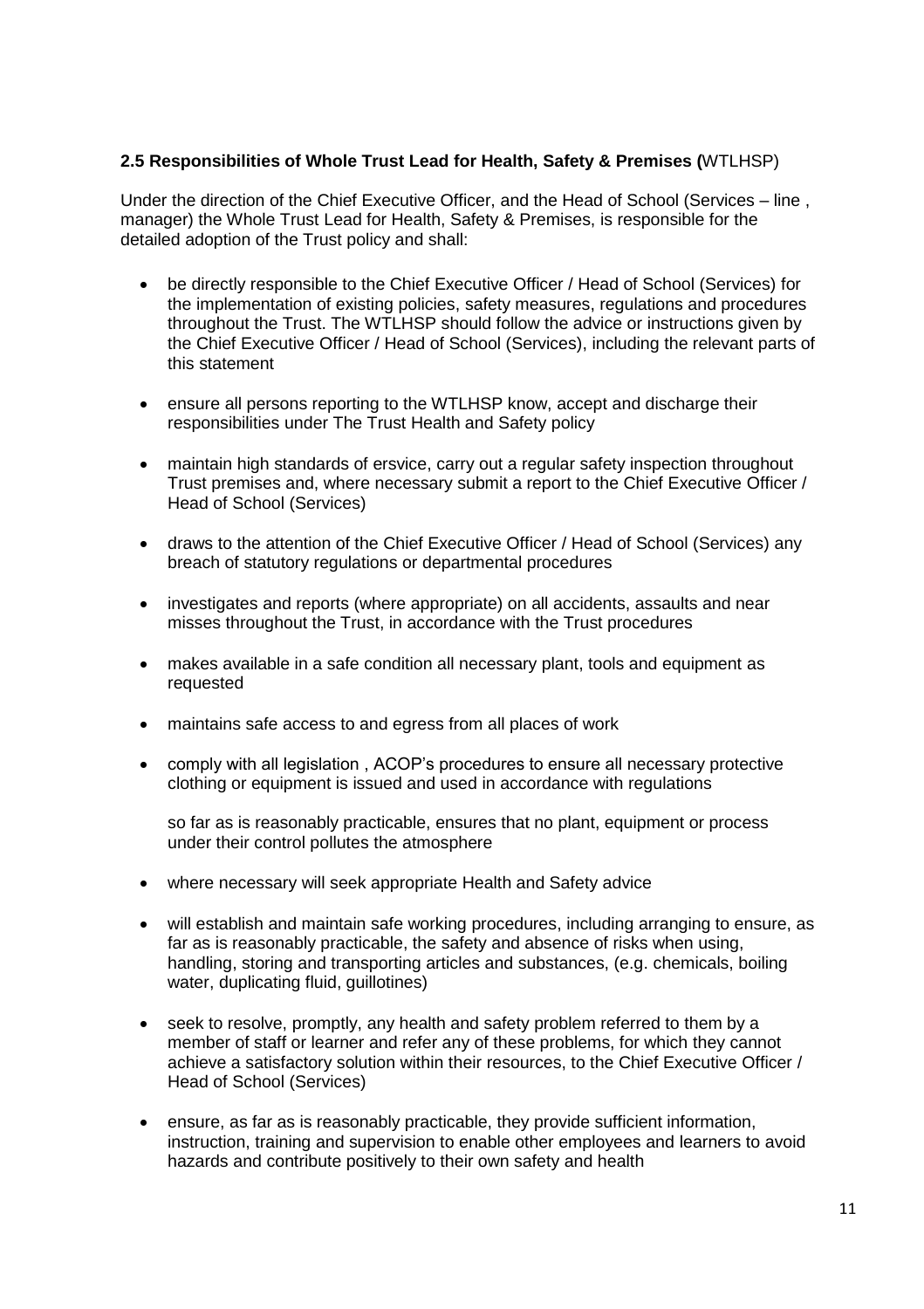- recommend to the Chief Executive Officer / Head of School (Service), safety procedures, practices and equipment and additions or improvements to plant, tools, equipment or machinery which are dangerous or potentially so
- ensure that all donated equipment is safe for use, if necessary seeking specialist advice
- ensure that relevant risk assessments are created (by appropriate colleagues), the results recorded and any necessary action taken

# **2.6 Responsibilities of Head of School**

Under the direction of the Chief Executive Officer, Heads of School are responsible for the detailed adoption of the Trust policy and they shall:

- be directly responsible to the Chief Executive Officer / Head of School (Services) for the implementation of existing policies, safety measures, regulations and procedures within that department/area of work. They should follow the advice or instructions given by the Chief Executive Officer, including the relevant parts of this statement
- ensure that all persons reporting to them know, accept and discharge their responsibilities under The Trust Health and Safety policy
- ensure that areas for which they are responsible are maintained to high standards, carry out / or have carried out a regular safety inspection of the areas and activities for which they are responsible and, where necessary submit a report to the Chief Executive Officer / Head of School (Services) other named person
- ensure that they draw to the attention of the Chief Executive Officer, Head of School (Services), Whole Trust Lead for Health, Safety & Premises any breach of statutory regulations or Trust procedures
- ensure that they investigate and report on all accidents, assaults and near misses occurring within their areas of work, in accordance with The Trust procedure
- ensure that they make available in a safe condition, all necessary plant, tools and equipment
- ensure they maintain safe access to and egress from their places of work
- ensure they and all associated staff have / wear all necessary protective clothing
- ensure they and all associated staff have / use equipment in a safe manner
- ensure that so far as is reasonably practicable, no plant, equipment or process under their control pollutes the atmosphere
- where necessary they seek appropriate advice and guidance from the Chief Executive Officer, Head of School (Services), Whole Trust Lead for Health, Safety and Premises Health on safety matters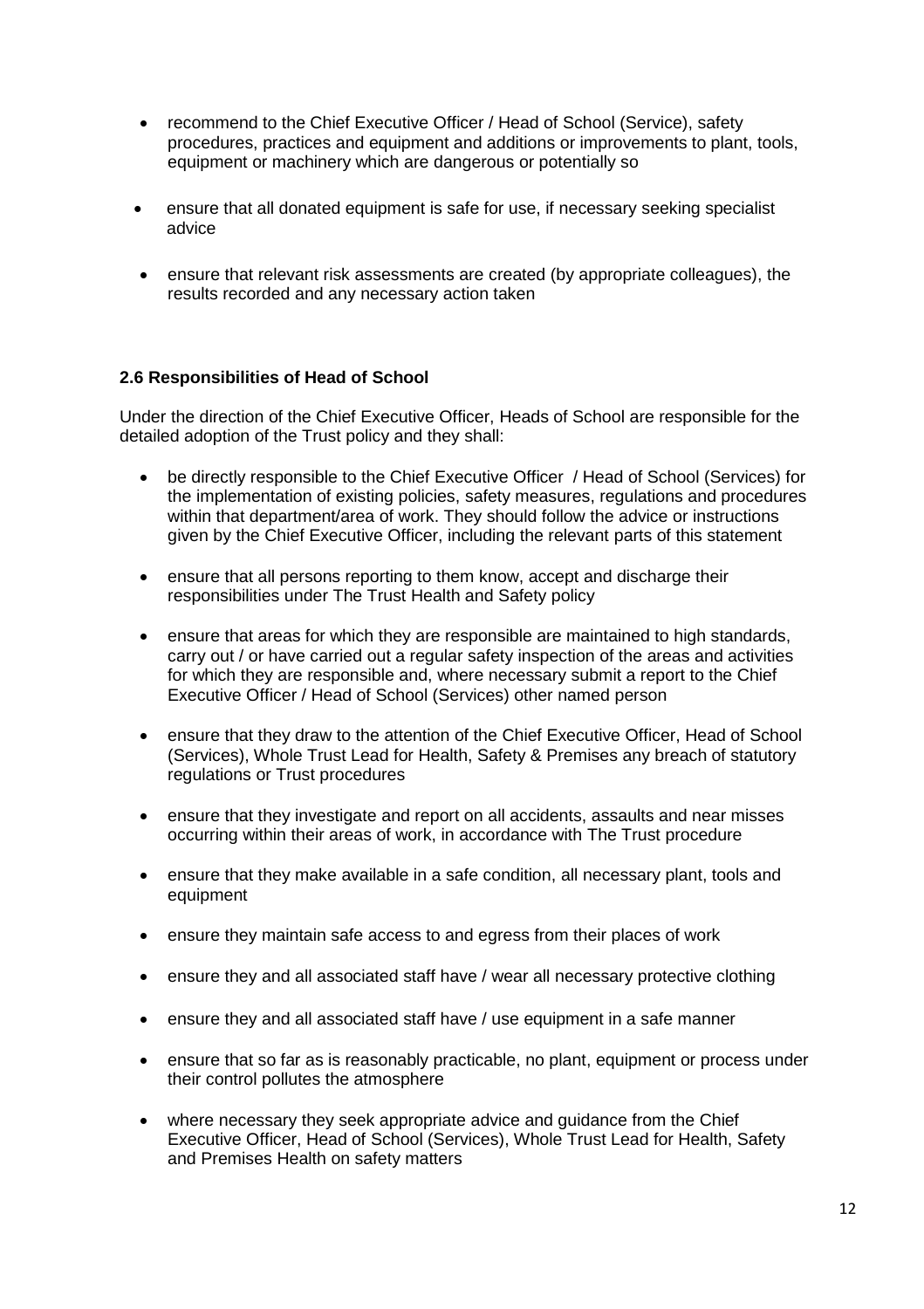- establish and maintain safe working procedures including arranging to ensure, as far as is reasonably practicable, the safety and absence of risks when using, handling, storing and transporting articles and substances, (e.g. Chemicals, boiling water, duplicating fluid, guillotines)
- resolve, promptly, any health and safety problems referred to them by a member of staff or pupil and refer any of these problems, for which they cannot achieve a satisfactory solution, to the Chief Executive Officer / Head of School (Services) other named person
- ensure, as far as is reasonably practicable, they provide sufficient information, instruction, training and supervision to enable other employees and learners to avoid hazards and contribute positively to their own safety and health
- recommend to the Chief Executive Officer / Head of School (Services), other named person, safety procedures, practices and equipment and additions or improvements to plant, tools, equipment or machinery which are dangerous or potentially so
- ensure that all donated equipment is safe for use, if necessary seeking specialist advice
- ensure that relevant risk assessments for high risk areas / activities which come under their control are created, recorded and observed by all staff

NB The Curriculum Leader and/or professional tutor will make learners and supply teachers aware of their responsibilities as these rules apply also to them

### **2.7 Responsibilities of the Facilities Manager**

The Facilities Manager is responsible and accountable to the Chief Executive Officer, Head of School (Services) and Whole Trust Lead for Health, Safety and Premises for all matters relating to health and safety within the sphere of their duties.

The responsibilities of the Facilities Manager are to:

- report to the Head of School / Whole Trust Lead for Health, Safety and Premises, any defects and hazards which cannot easily be remedied within the resources available or level of expertise available to them
- inform the Head of School / Trust Lead for Health, Safety and Premises, whenever contractors are due to enter Trust premises to undertake maintenance, service or works contracts. Any works that affect the fabric of the building will be subject to a permit to work. The Facilities Manager will ensure relevant information is communicated and shared with staff, learners and visitors
- be responsible for coordinating all contractual work and maintenance carried out on Trust premises, including health and safety matters concerned with contractors
- in conjunction with the Head of School / Whole Trust Lead for Health, Safety and Premises, ensure that strict procedures are laid down for building work such as roofing, excavation and drainage, alterations to building structures, refurbishments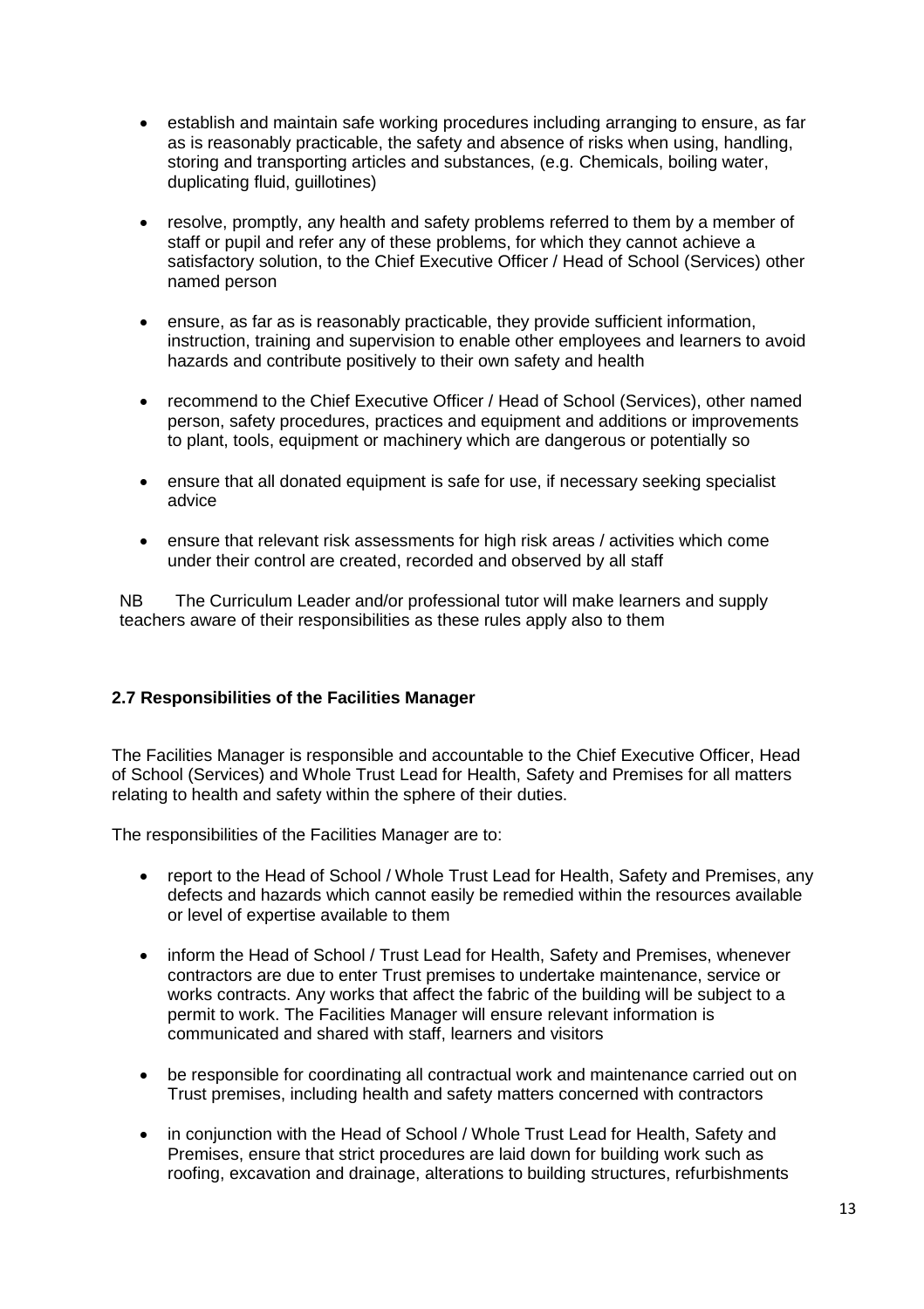and renovations or re-modelling schemes

- ensure that all facility and cleaning staff are equally aware of the Trust Health and Safety Policy, and that they are equally aware of any arrangements of the policy that affects their work activities e.g. storage arrangements, materials, equipment and hazardous substances
- implement a systematic and methodical system of servicing, inspecting, maintaining, checking and auditing compliance agreements across the Trust premises.

# **2.8 Responsibilities of Class Teachers**

The class teacher is responsible for the safety of learners, staff colleagues and visitors in classrooms, laboratories and workshops; teachers have traditionally carried this responsibility.

If for any reason, e.g. the condition or locations of equipment, the physical state of the room or the splitting of a class for practical work, a teacher considers they cannot accept this responsibility, they should discuss the matter with their Head of School / line manager before allowing work to take place.

Class teachers are expected to:

- set a good example by adopting good health and safety practices, and procedures
- supervise the learners and ensure that they know the emergency procedures in respect of fire, bomb scare, first aid and any special safety measures for the teaching area/activity
- give clear instructions and warning as often as necessary (notices, handouts etc. are not enough)
- ensure that learners bags, coats etc. are safely stored, and good housekeeping is maintained
- include all relevant aspects of safety in the curriculum, if necessary in special lessons
- request / obtain protective clothing, guards, special safe working procedures, etc. where necessary and ensure the use of all safety equipment
- make parents/volunteers aware of safety procedures in the classroom/work area
- recommend to the chief executive officer /head of school, improvements on safety equipment and additions or improvements to plant, tools equipment or machinery which are dangerous or have the potentially to be dangerous
- ensure that they are up to date with all the relevant health & safety legislation, that covers their individual specialist area of work and that all legal, good practice and guidance is implemented and followed
- ensure that they inform the Whole Trust Lead for Health, Safety & Premises of any changes to legislation that impacts on their individual specialist area of work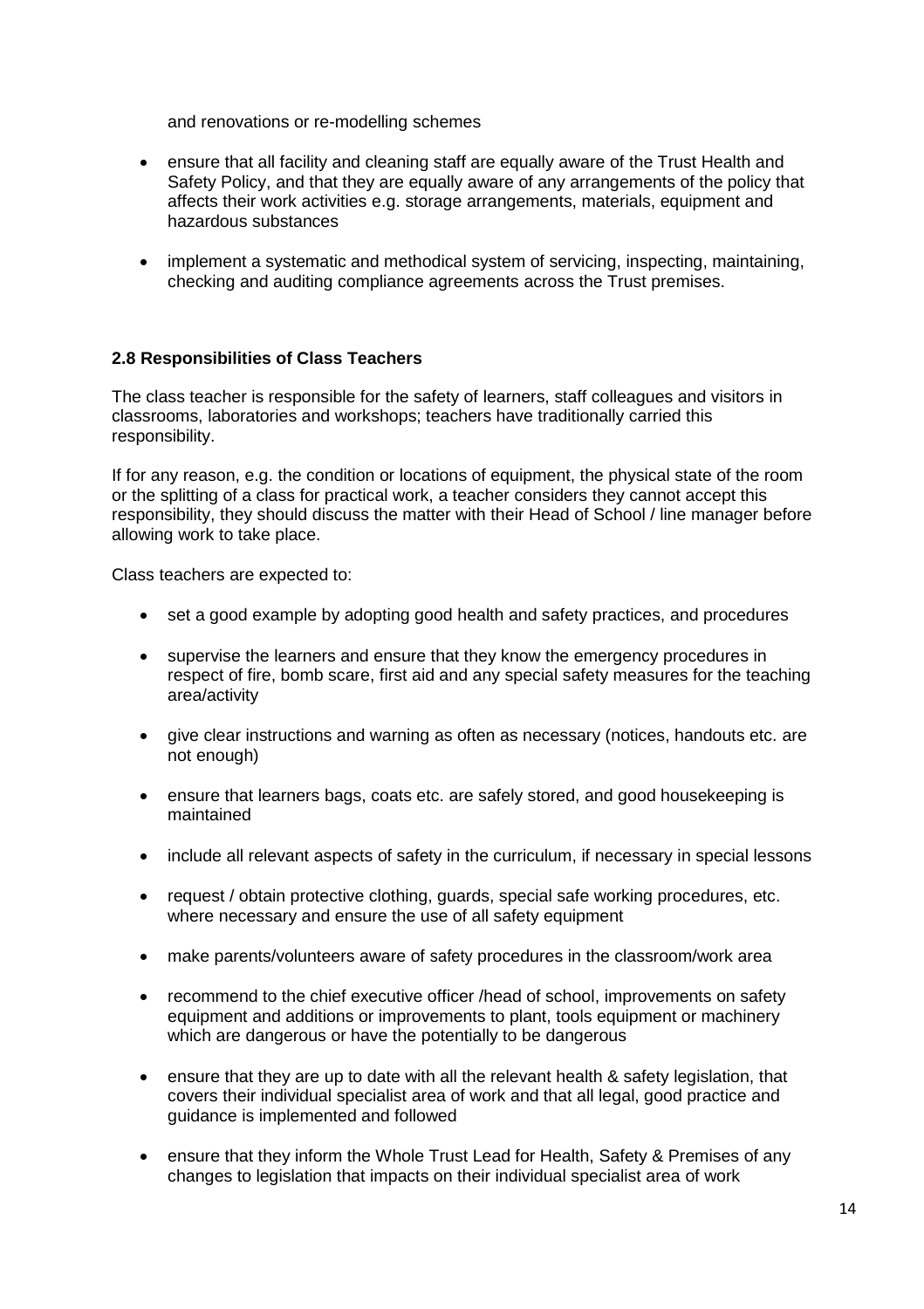ensure that relevant risk assessments are created, results recorded and all control measures are followed and necessary action taken.

# **2.9 Responsibilities of Visitors/ Volunteers/ Hirers**

Trinity Academy does not hire out any of their premises to external agencies / clubs etc,.

- Regular visitors and other users of the premises will be required to observe the safety rules of the Trust. The Whole Trust Lead for Health, Safety & Premises Officer will ensure that visitors are informed of health and safety matters which may affect them during their visit
- Visitors to the site will be responsible for the reporting of an accident or near miss, while they are on site, or elsewhere when organised by Trust staff
- Parents taking part in any activity on Trust sites / or elsewhere, but organised by Trust staff, will be made aware of the health and safety arrangements applicable to them by the teacher to whom they are assigned

# **2.10 Responsibilities of Learners**

Teachers, support workers, parents and guardians have a responsibility to encourage learners to:

- conduct themselves in a manner which is considerate to their own safety and the safety of others
- observe standards of dress consistent with safety and/or hygiene (this would preclude unsuitable footwear and other items considered dangerous)
- observe all the safety rules of the Trust, and in particular the instructions from staff members give in an emergency
- not willfully misuse, neglect or interfere with equipment provided for their safety, in particular firefighting equipment

# **2.11 Health & Safety representatives**

Trinity Academy Safety representatives consists of the Chief Executive Officer, Heads of School's, Whole Trust Health, Safety & Premises Officer

The functions of safety representatives are to:

- investigate potential hazards and dangerous occurrences at the workplace (whether or not they are drawn to their attention by the employees they represent) and examine the cause of accidents at the workplace
- investigate complaints by any employee they represent relating to that employee's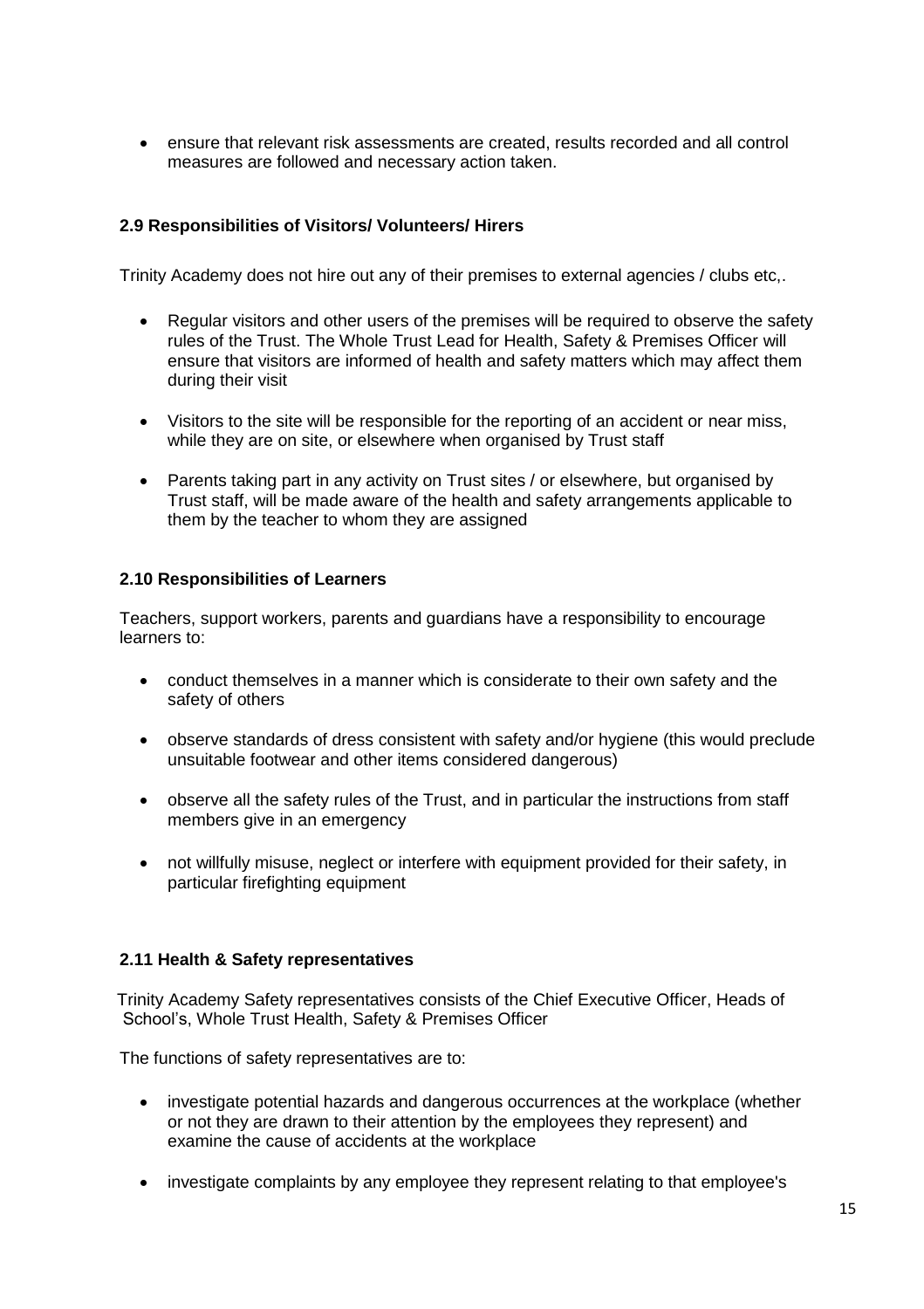health, safety or welfare at work

- make representations to the Trust Board of Directors on matters arising out of (i) and (ii) above
- make representations to the Trust Board of Directors on general matters affecting the health, safety or welfare at work of the employees at the workplace
- carry out inspections in accordance with a planned schedule of audits, (i.e.) If appropriate, had the relevant training and experience)
- represent the employees they are appointed to represent in consultations at the workplace with the Trust Board of Directors and with inspectors of the HSE and any other enforcing authority
- receive information from inspectors in accordance with section 28 (8) of the Health and Safety at Work act 1974

Legal Responsibilities:

• Safety Representatives have no additional duties other than those of all employees, as laid out in section 7 and 8 of the Health and Safety at Work Act 1974. They do not carry legal liability for either their activities or omissions as a safety representative.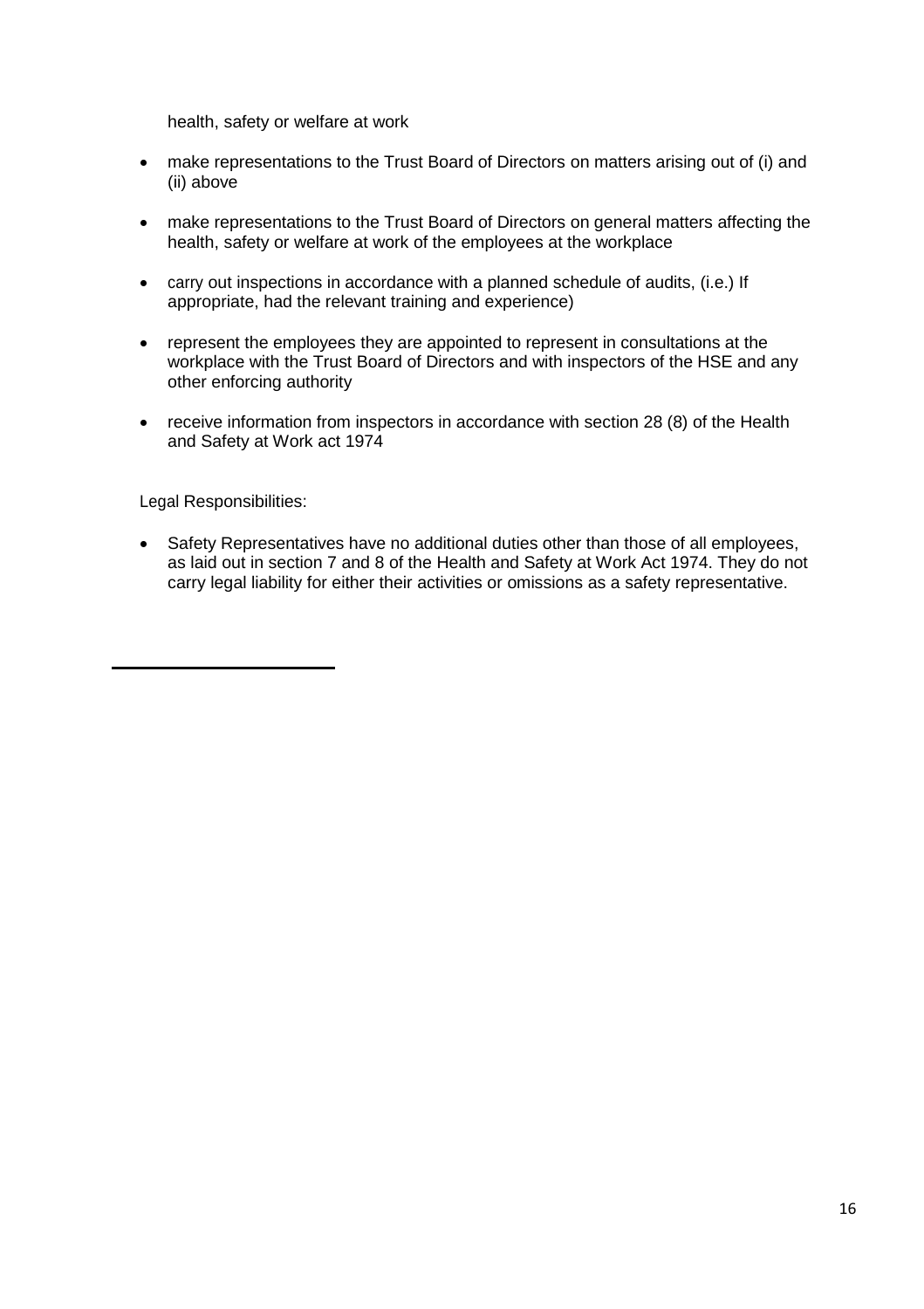# **Part 3 - Arrangements**

The arrangements and procedures laid down in this section of this Safety Policy have been devised in order to assist those responsible to meet their duties as laid down in the preceding section (Section 2 Responsibilities / Organisation).

# **3.1 Health & Safety Defects Reporting Procedure**

The Trust will ensure that regular reports of accidents and dangerous occurrences are provided to the Chief Executive Officer and that any necessary alterations to working practices and procedures are implemented.

The arrangements for reporting defects on a day to day basis are set out in this section.

Any member of the Trust staff who discovers any defect shall enter all appropriate details using the appropriate recording system (EVERY).

The Facility Manager will take the necessary steps to:

- have the defect rectified, within a reasonable period of time (depending on risk), and record the details of completion within the appropriate recording system (EVERY)
- remove the hazard or reduce the risk of injury to an acceptable level, pending corrective action; including, if necessary informing staff and learners of the hazard and/or taking the equipment/area concerned out of use
- if the defect is likely to affect the 'normal' running of the premises the Chief Executive Officer / Head of School (Services) / Whole Trust Lead for Health, Safety & Premises shall be informed
- once the defect has been repaired / item taken back into use, the date that this occurs shall be entered within the appropriate recoding system (EVERY)
- in order to monitor the action that has been taken and/or any delays in work being carried out, the f o r m s shall be checked weekly by the Facility Manager and a report produced at termly intervals to be presented to the Chief Executive Officer / Board of Directors, at which recent defects should be identified and outstanding works discussed

# **3.2 Monitoring Arrangements**

The Trust recognises the importance of monitoring health and safety matters. They will ensure that regular reports of accidents and dangerous occurrences are provided to the Chief Executive Officer, and that any necessary alterations to working practices and procedures are implemented.

Monitoring will be carried out in a number of ways: The Board of Directors can call for termly / annual reports on:

- accidents/incidents
- results of internal or external health and safety inspections
- maintenance reports
- complaints, hazards and defects reports
- reviews of any procedures carried out by the Facility manager

To help this process, the Board of Directors and Chief Executive Officer will ensure that all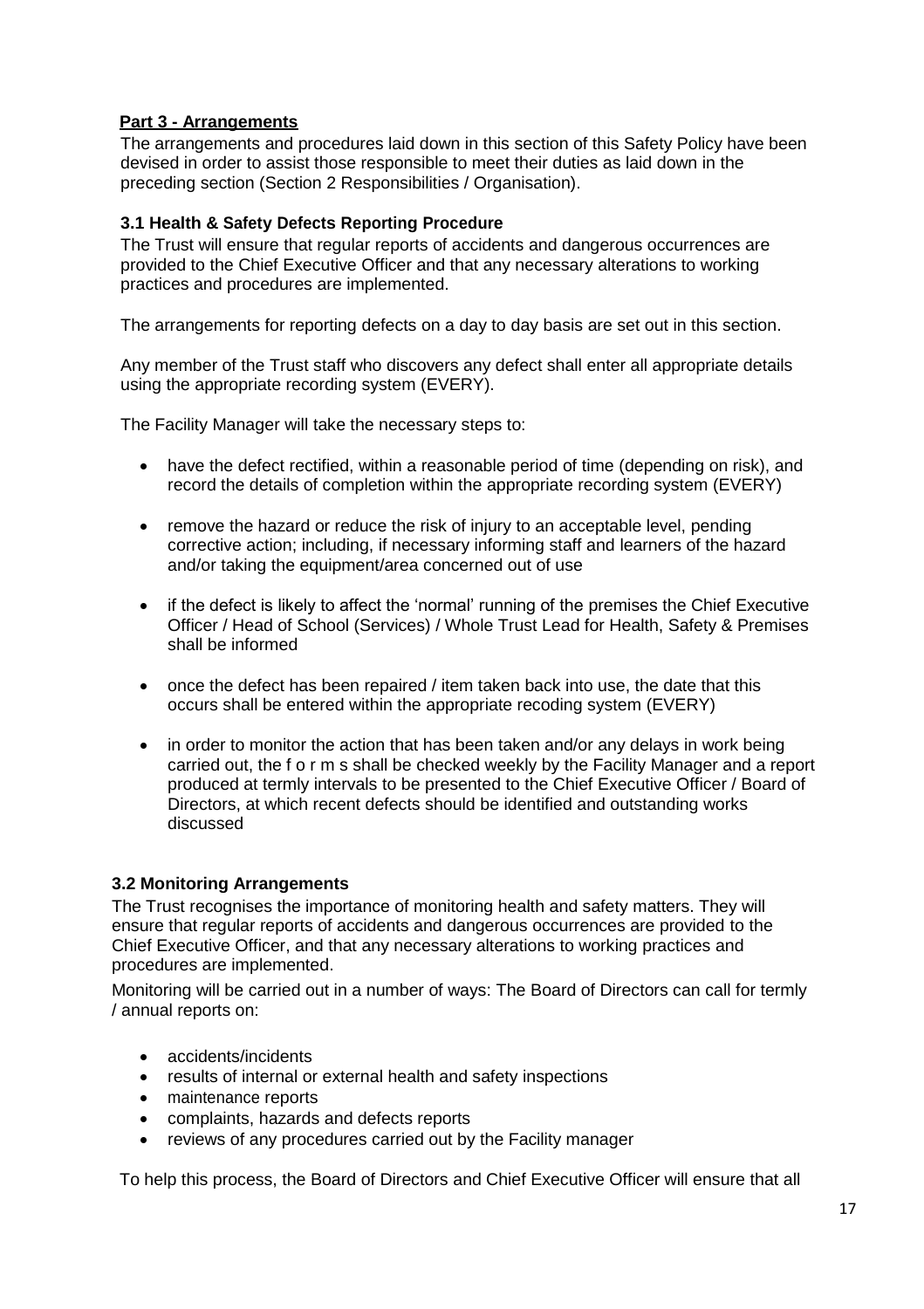reasonable inspection facilities and information are provided on request to Inspectors of the Health and Safety Executive (HSE) and any other bona fide health and safety officials.

# **3.3 Health and Safety Information Dissemination Procedure**

Information and instructions on health and safety matters is available and provided to the Board of Directors, Chief Executive, Heads of School, Deputy Heads, Assistant Heads, Teachers, Non- teaching staff, learners, and visitors as follows:

Employees

- Staff members have been informed about all of the existing information held on the site and have signed a form (APPENDIX 2) (or other system used to obtain signatures) to indicate that they have received and read those documents which relate to themselves and their work.
- All documentation referred to above is kept in or with the health and safety folders which is located within the Trust's computer information drive. These folders are readily available for staff for reference purposes at any time\*.

\*The only exception to the availability where information is better kept at a site / subject area level. In this case staff involved shall be informed of its location and the information shall be kept on annex files. The master file will include a note on the content and location of annex files.

 New documentation arriving will be copied. The original will be held on file and the copy circulated to appropriate staff. Staff will be required to sign a form to indicate that they have read the document concerned. After circulation the document will be put in the health and safety folders referred to in the process above \* . The circulation form will be kept on file with the document.

#### **Learners**

• It will be the responsibility of Teachers to ensure that learners are made aware of all existing and health and safety information

Visitors/Contractors

 The Whole Trust Lead for Health, Safety & Premises shall ensure that visitors and contractors are informed of any health and safety arrangements which may affect them during their visit (including any Asbestos on site).

Board of Directors

• The Whole Trust Lead for Health & Safety shall ensure that Board Directors are informed of any existing and/or new health and safety information through their communications with the Chief Executive Officer / Heads of School (Services) and or the various organisations committees.

### **3.4 Accident Reporting and Monitoring Procedures**

Relevant legislation - Reporting of Injuries, Diseases and Dangerous Occurrences Regulations 2013 (RIDDOR)

HSE guidance - [http://www.hse.gov.uk/riddor/ http://www.hse.gov.uk/pubns/edis1.pdf](http://www.hse.gov.uk/riddor/)

All minor accidents, incidents and near misses are recorded using the Accident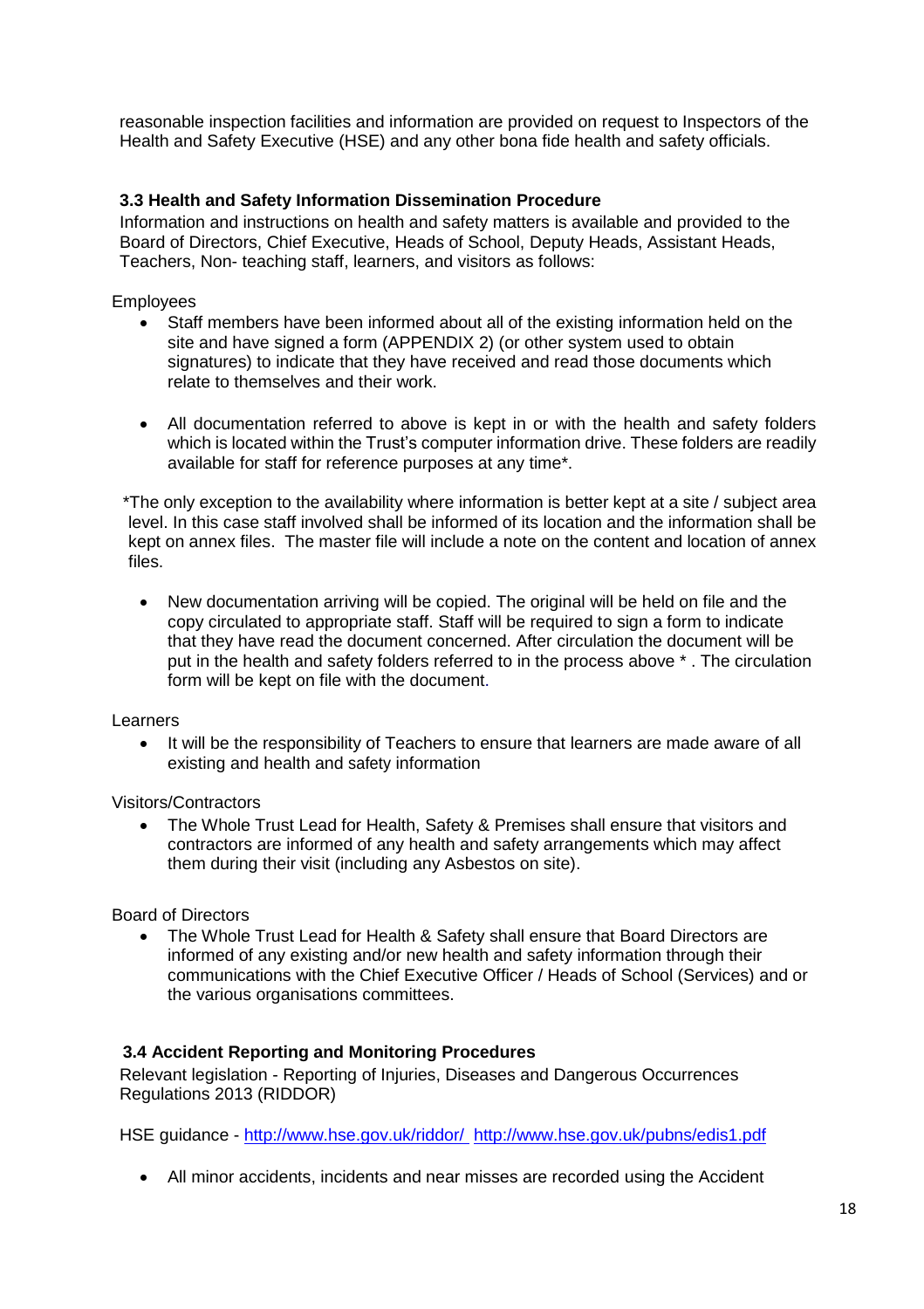documentation (available from the organisation information drive)

- When major and more serious accidents occur, page 1 of the accident form needs to be completed and presented to the WTLHSP officer within the same day. When the WTLHSP is not available the Heads of School (Services) must be informed of any incident. Immediate action should be taken to ensure the location of the accident is sealed off prior to an investigation.
- The WTLHSP is responsible for reporting accidents/incidents to the Health & Safety department of Newcastle City Council, who in turn reports all appropriate incidents to the Health and Safety Executive (HSE) on an online notification form F2508 as required under RIDDOR regulations
- Heads of School are responsible for ensuring that they investigate / or have investigated all accidents and near misses that take place on their site. Investigations will only be conducted by competent staff
- The WTLHSP is responsible for completing investigations or supporting other competent staff following major and serious accidents. If members of the public are involved, names and addresses should be taken, including any witnesses / photographs.
- Where necessary parents / guardians or other persons will be notified of accidents involving learners, by telephone. Accident reports and investigation records should be kept for a minimum of five years, if the accident involves a member of staff, visitor or contractor, or if the accident involves a learner until they reach the age of 21.
- Near misses are events or situations that have the potential to result in an actual injury, illness or damage to equipment, but did not either by chance or timely intervention, e.g. someone slipping on a wet or contaminated floor, but not actually sustaining an injury. Recording these incidents may help to prevent a future injury, if action is taken to remedy the situation that caused the near miss.

# **3.5 First Aid**

First Aid may will normally only be administered by qualified first aiders holding a current First Aid at Work certificate. (or by a EFAW if a FAW staff member is unavailable)

Relevant legislation – Health and Safety (First Aid) Regulations 1981 HSE guidance – First Aid Needs Assessment <http://www.hse.gov.uk/firstaid/assessmenttool.htm>

The Trust will carry out a risk assessment in relation to First Aid and review this assessment as and when necessary.

- A list of current First Aiders is held by the WTLHSP
- First Aider details are displayed on lists throughout all buildings on all sites.
- The WTLHSP is responsible for identifying and organising refresher training
- The First Aid kits are kept throughout Trust premises, with a named site co-ordinator responsible for replenishing them on each Academy site
- Any specific arrangements for accompanying individual learners to hospital are recorded within the appropriate IT systems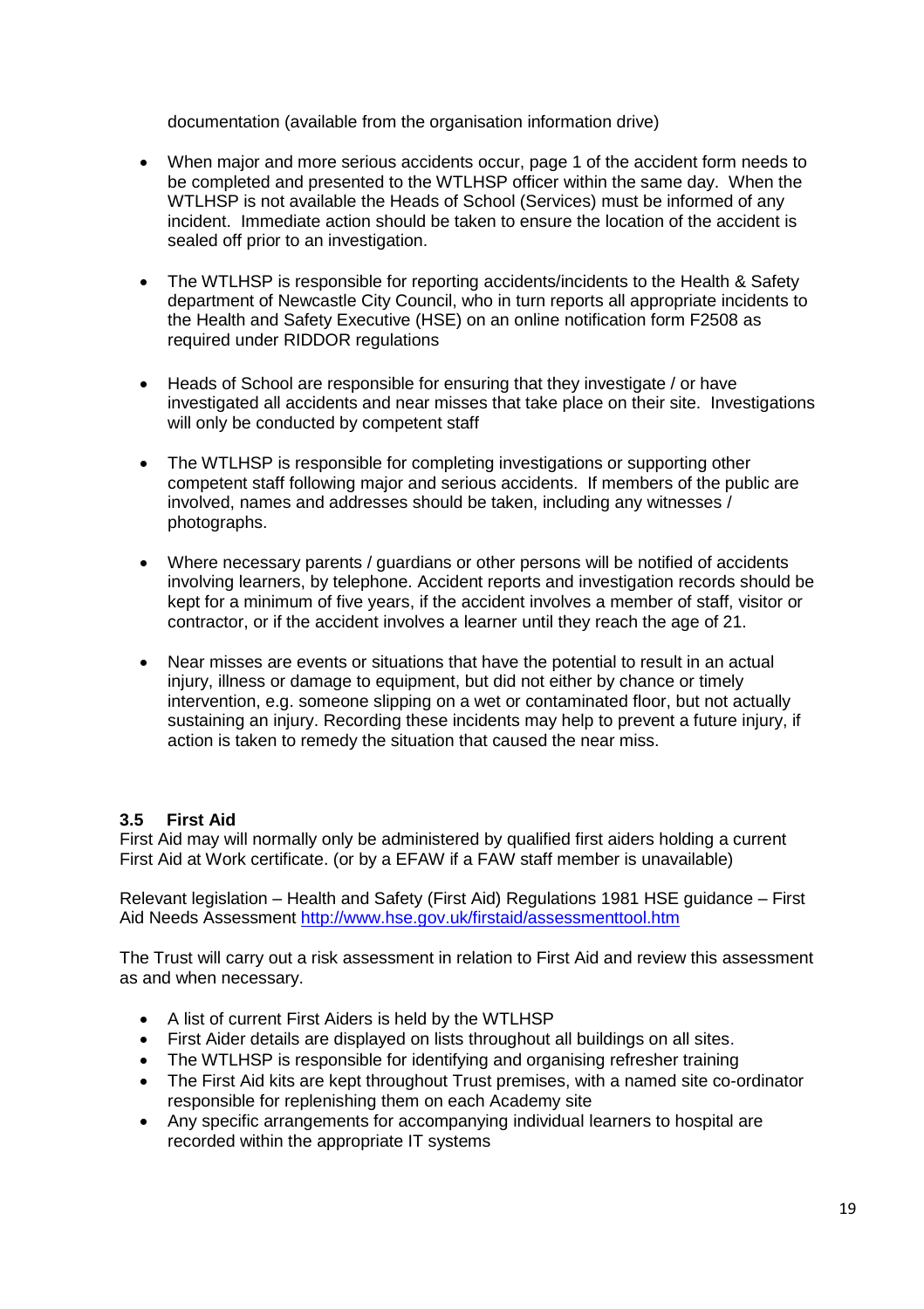# **3.6 Medication**

The Trust will keep learners medication in a safe place during the school day for the learners to self-administer if necessary. The competent staff member / members with responsibility for administering medication will ensure that all learners records are up to date

See separate Trust Medication Policy. Refer to guidance –

[www.gov.uk/government/uploads/system/uploads/attachment\\_data/file/484418/suppor](http://www.gov.uk/government/uploads/system/uploads/attachment_data/file/484418/suppo)tinglearners-at-Trust-with-medical-conditions

# **3.7 Smoking**

The Trust operates a strict no smoking policy on all Academy sites, this includes all areas on site, while travelling in any Trust vehicle or private car when carrying a learner, staff colleague or visitor. This also includes all forms of e-cigarettes / vapor cigarettes.

# **3.8 Welfare**

The Trust has in place a separate child protection policy. Risk assessment takes place on all potential welfare issues i.e expectant mothers.

### **3.9 Stress and Wellbeing**

- Staff should speak to their line manager, if appropriate, or another member of the Senior Leadership Team if they are experiencing any stress related problems. Staff should be encouraged to report problems as soon as possible, to allow for additional support to be put in place. Appointments can be made available for staff to speak with a member of the Occupation Health Support Team. Trinity Academy has a programme of stress management in place where trained staff colleagues are used in a supporting role.
- Welfare facilities are provided at the Trust including staff rooms, toilets/rest room, and medical rooms.

The Health and Safety Executive (HSE) define stress as the adverse reaction people have to excessive pressures or other types of demand placed on them. The HSE have identified Management Standards for work related stress

HSE guidance - How to tackle work related stress[.http://www.hse.gov.uk/pubns/indg430.pdf](http://www.hse.gov.uk/pubns/indg430.pdf)

The Management Standards define the characteristics, or culture, of an organisation where the risks from work related stress are being effectively managed and controlled. The Management Standards cover six key areas of work design that, if not properly managed, are associated with poor health and well-being, lower productivity and increased sickness absence. In other words, the six Management Standards cover the primary sources of stress at work. These are:

- [demands](http://www.hse.gov.uk/stress/standards/demands.htm) this includes issues such as workload, work patterns and the work environment
- [control](http://www.hse.gov.uk/stress/standards/control.htm) flexibility of work patterns and procedures
- [support](http://www.hse.gov.uk/stress/standards/support.htm) this includes the encouragement, sponsorship and resources provided by the organisation, line management and colleagues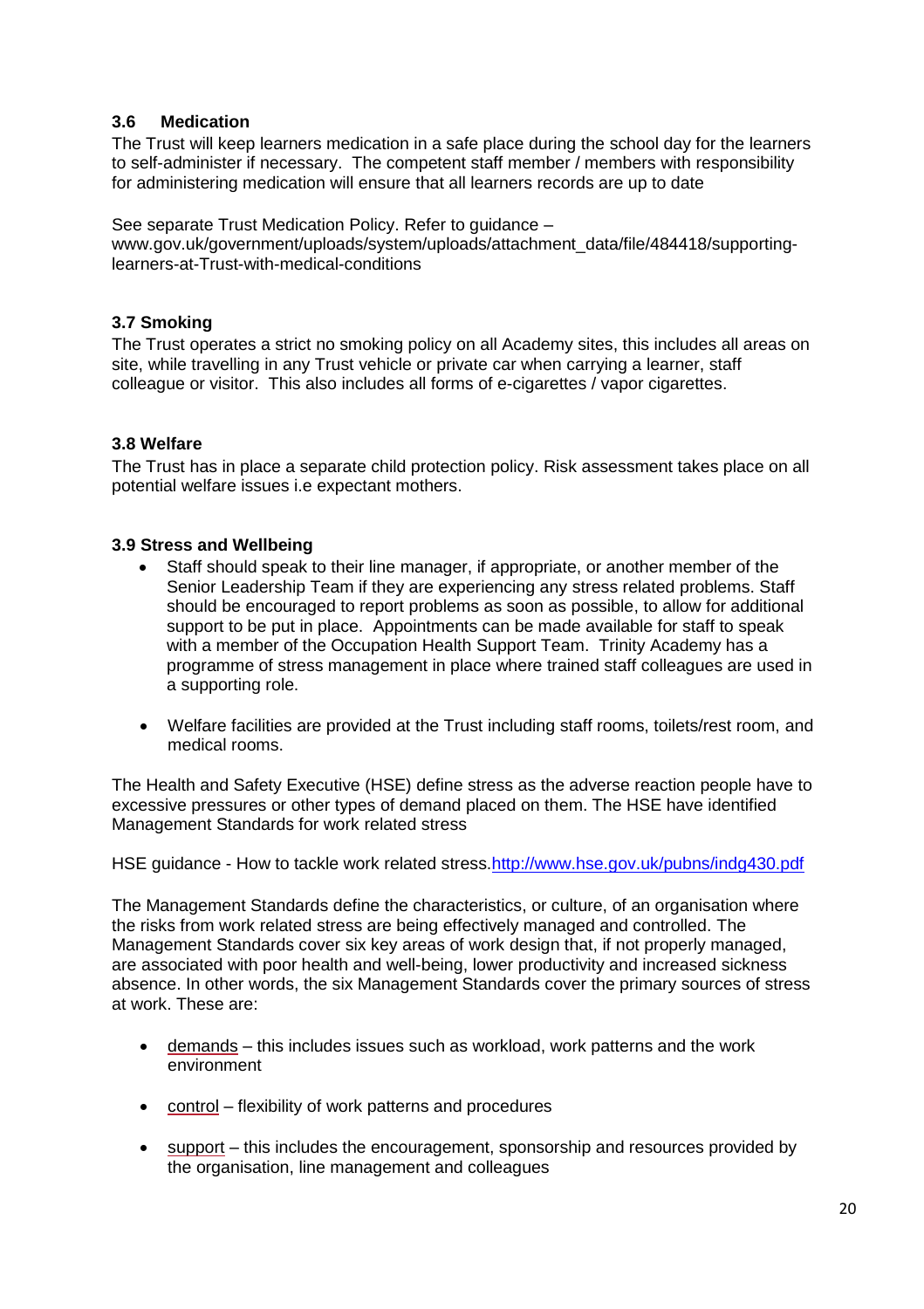- [relationships](http://www.hse.gov.uk/stress/standards/relationships.htm) this includes promoting positive working to avoid conflict and dealing with unacceptable behaviour
- [role](http://www.hse.gov.uk/stress/standards/role.htm) whether people understand their role within the organisation and whether the organisation ensures that they do not have conflicting roles
- [change](http://www.hse.gov.uk/stress/standards/change.htm) how organisational change (large or small) is managed and communicated in the organisation

### **3.10 Fire precautions**

The Trust fire precautions procedures are held separately, and monitored through a Service Level Agreement with the Health & Safety Department of Newcastle City Council, based at the Civic Centre, Newcastle upon Tyne. Please refer to these documents.

# **3.11 Electricity At Work**

Relevant legislation Electricity at Work Regulations 1989 [http://www.hse.gov.uk/electricity/faq-](http://www.hse.gov.uk/electricity/faq-portable-appliance-testing.htm) [portable-](http://www.hse.gov.uk/electricity/faq-portable-appliance-testing.htm) [appliance-testing.htm](http://www.hse.gov.uk/electricity/faq-portable-appliance-testing.htm)

HSE guidance - Maintaining portable electric equipment in low risk environments <http://www.hse.gov.uk/pubns/indg236.pdf>

- The Trust will carry out a risk assessment in relation to electricity and review this assessment as and when necessary
- The Trust's fixed wiring is checked on a five yearly basis
- All equipment is inspected prior to usage
- A procedure is in place for the reporting of faulty electrical sockets, plugs, light switches, lights (EVERY)
- A procedure is in place for the reporting of faulty equipment (EVERY)
- All inspections / testing is carried out by a suitable competent / qualified person

Portable Appliance Testing

- The Trust's portable electrical equipment is checked on a basis of risk. The frequency of testing is determined on the usage of the piece of equipment, location, frequency of use, amp rating
- $\bullet$
- The registers of PATS testing is held by the Whole Trust Lead for Health, Safety & Premises officer

# **3.12 C.O.S.H.H (Control of substances hazardous to health)**

Relevant legislation Control of Substances Hazardous to Health Regulations 2002  <http://www.hse.gov.uk/nanotechnology/coshh.htm>

HSE guidance - <http://www.hse.gov.uk/coshh/essentials>

- The Trust will continually strive to use substances which potentially cause the least harm
- The Trust will carry out a risk assessment on all substances hazardous to health and review this assessment as and when necessary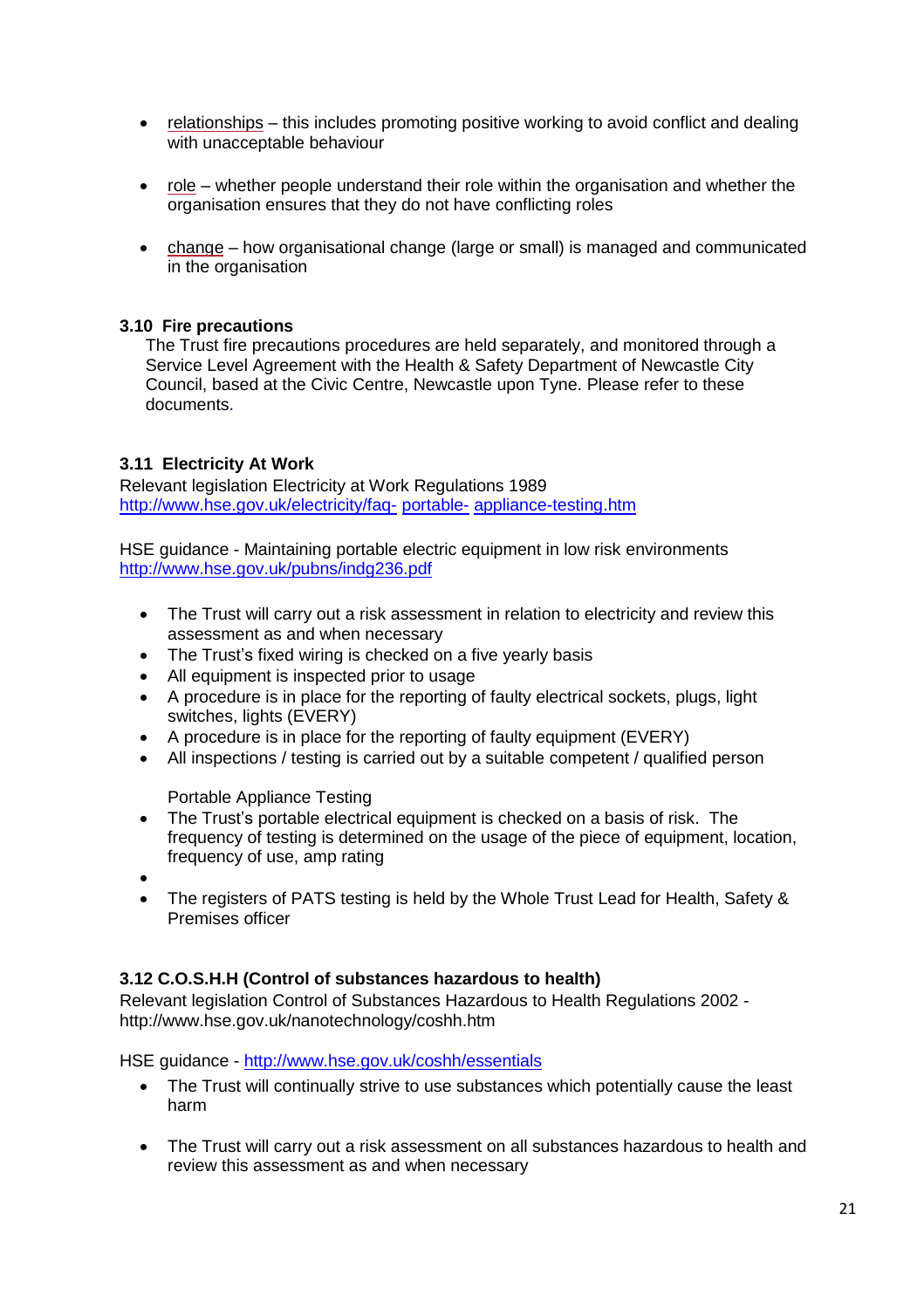- All staff and learners will receive training, information and support in the use of any substance hazardous to health
- All teaching staff will be competent in the safe handling, storage, use and disposal of any substances hazardous to health and safety
- All cleaning staff will be competent in the safe handling, storage, use and disposal of any substances hazardous to health and safety
- The Trust will provide free of charge all Personal Protective Equipment / clothing required by staff to undertake their work. Instruction on the use of such equipment will be given as necessary
- No staff member will enter a storage area where substances are controlled under COSHH regulations without authorisation
- COSHH materials will always be stored safely and securely
- Staff are advised to use and store the COSHH products in accordance with instructions on the label
- All COSHH products are kept in their original containers, with clear labelling with product information
- Any COSHH products are disposed of in accordance with specific disposal procedures on the Material Safety Data Sheet for the product
- Emergency procedures for cleaning spillages are in accordance with the Material Safety
- Data Sheet for the all hazardous products are readily available on each site

### **3.13 ACCESS EQUIPMENT**

Relevant legislation Work at Height Regulations 2005

HSE guidance – Safe use of step ladders and ladders <http://www.hse.gov.uk/pubns/indg455.htm> Working at Height – http://*[www.hse.gov.uk/pubns/indg401.pdf](http://www.hse.gov.uk/pubns/indg401.pdf)*

- The Trust will carry out a risk assessment in relation to any activity which involves an aspect of working at height and will review this assessment as and when necessary.
- Steps and ladders are securely stored and only authorised competent staff are permitted to use the equipment.
- Steps and access equipment are checked on a regular basis and on each occasion before use. All faulty equipment is removed, labeled and either sent for repair or disposed of as appropriate
- Authorised staff are expected to carry out pre-use visual checks on equipment and report any defects.
- The assembly, movement and use of Mobile access towers is strictly controlled and must be authorised by a competent PASMA qualified member.
- All sub-contractors working at height on site must demonstrate competency by providing a PASMA qualification and a safe working methods statement prior to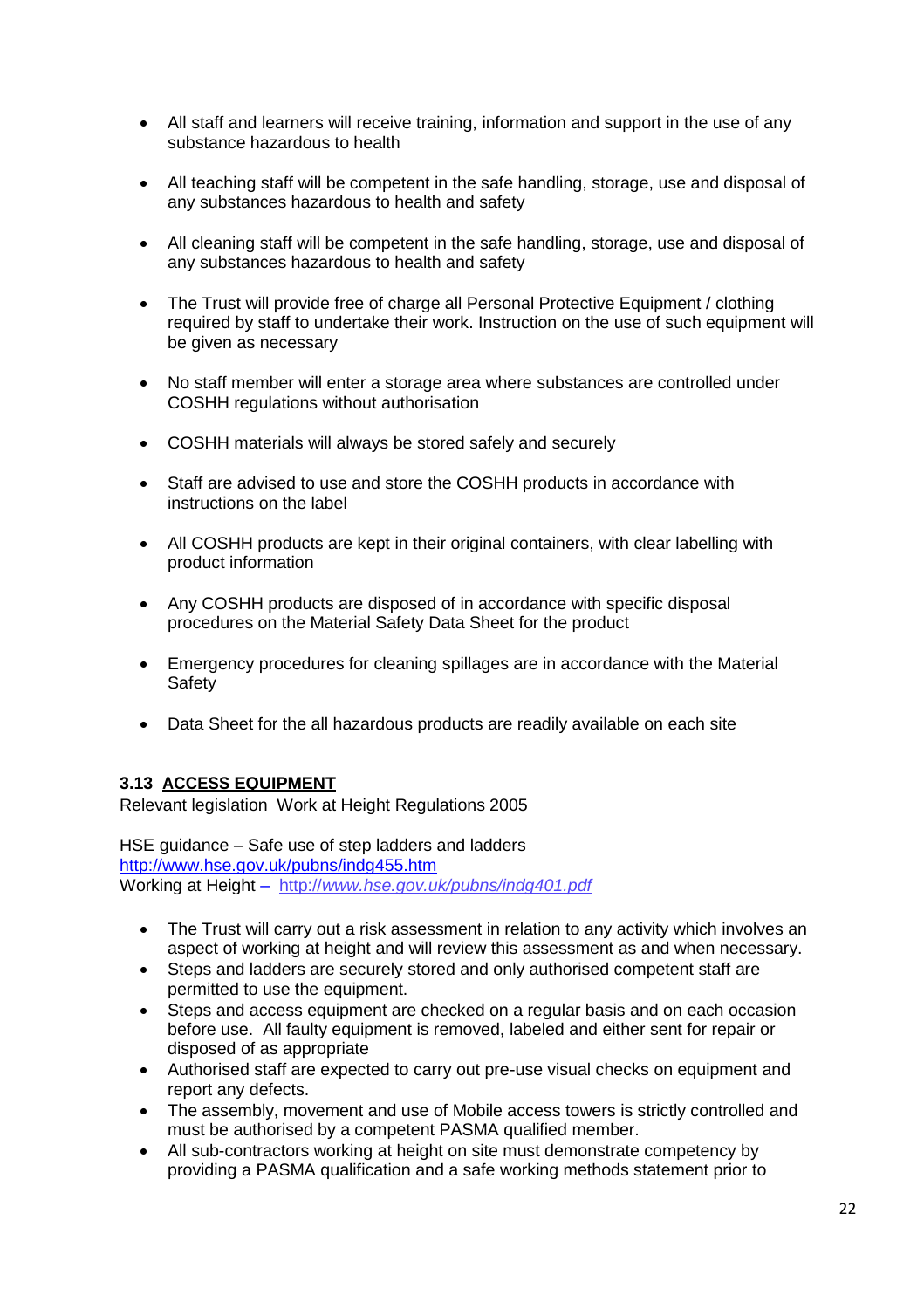commencing any activity.

# **3.14 Risk Assessments**

Relevant legislation Management of Health and Safety at Work Regulations 1999

# HSE guidance - <http://www.hse.gov.uk/risk/risk-assessment.htm>

A risk assessment looks at the work carried out by an organisation, and identifies what activities present significant risk and could cause harm, and considers what safety precautions are in place and what more could be done to prevent harm. A risk assessment should be suitable and sufficient, be undertaken by a trained person, and be reviewed regularly or when a change occurs.

 The Trust will carry out a risk assessment on all areas which may have significant high risk of injury / damage and will review this assessment as and when necessary.

Annual risk assessments are carried out for all areas of the building in order to:

- Identify hazards within the workplace and its activities to consider who might be harmed by the hazard and assess the risk of the hazard causing harm.
- Particular consideration will be given to the assessment of risks with respect to the age of the learners in the Trust and, where appropriate, to pregnant employees.
- Once the risks have been identified and assessed by a competent staff member, the risk assessment will state how the risks will be managed.
- The most effective control is the removal of the hazard, but this is not always practicable and controls will be set in place to reduce exposure to the hazard or minimise the risk of the hazard causing harm.
- The findings of the risk assessment will be recorded and the assessment reviewed when it ceases to be effective, for example when personnel or circumstances change and in any case at least once a year.
- Certain activities and areas of the Trust have been designated as high risk areas and the risk assessment will be carried out by an appropriately trained member of staff assisted by a member of staff who specializes in that area.
- All 'normal' classrooms will be risk assessed by the class teacher on a daily basis prior to the start of the session and then throughout.
- The Trust Lead for Health & Safety has overall responsibility for ensuring risk assessments are carried out for all work activities, processes, and operations at the Trust.
- Risk assessments are stored on the Academy's computer system, which all staff have access to. They are reviewed on a regular basis. All potentially hazardous activities are subject to risk assessment.

# **3.15 Manual Handling**

Relevant legislation Manual Handling Operations Regulations 1992 (MHOR)

HSE guidance – https://*[www.hse.gov.uk/pubns/indg290.pdf](http://www.hse.gov.uk/pubns/indg290.pdf)*

- The Trust will carry out a risk assessment on any activity involving manual handling and will review this assessment as and when necessary.
- Manual handling constitutes any activity that involves an operation of lifting, pushing, pulling, carrying, moving, or restraining.
- No staff member, other than Facility staff are authorised to move any equipment, furniture, (this will include, but not restricted to tables, chairs, desks, ICT resources, white boards, sports equipment, etc) around the site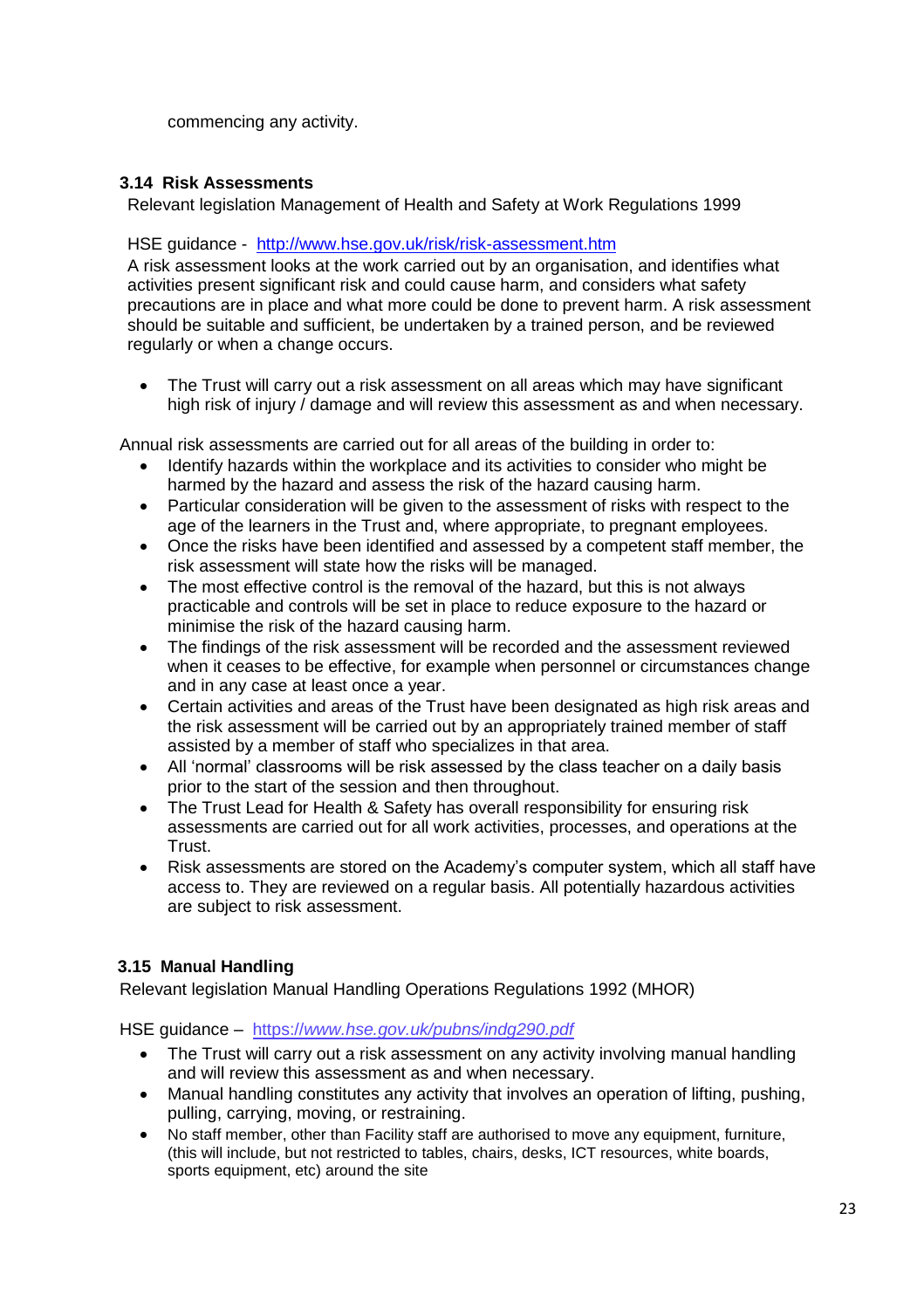The following precautions should be followed:

- Heavy items are stored and are accessible at the appropriate height.
- Lifting aids and trolleys are provided.
- Deliveries are made to the point of use or storage.
- Manual handling activities will be kept to a minimum.

# **3.16 Education Visits / Off Site Activities**

HSE guidance - *https:[//www.gov.uk/government/publications/health-and-safety-advice-for-](http://www.gov.uk/government/publications/health-and-safety-advice-for-school)[Trust](http://www.gov.uk/government/publications/health-and-safety-advice-for-school)*

- Overall responsibility for the approval of educational visits remains with the Chief Executive Officer.
- The Trust Lead for Health & Safety / EVC is responsible for the checking of educational visit applications, and preparing of documentation ready for approval from the Chief Executive Officer.
- The Trust follows the LA guidelines on educational visits and off site activities.
- The Trust use the online EVOLVE programme for educational visits.

# **3.17 Lifting Equipment (including lifts and hoists)**

Relevant legislation Lifting Operations and Lifting Equipment Regulations 1998 (LOLER)

HSE guidance – *[www.hse.gov.uk/work-](http://www.hse.gov.uk/work-equipment-machinery/loler.htm)equipment-machinery/loler.htm*

- The Trust will carry out a risk assessment on any activity involving Lifts or lifting equipment and will review this assessment as and when necessary.
- The person lift located within the main buildings is serviced and maintained by a competent engineering company in accordance with the LOLER regulations.
- The lifting equipment used within the Trust is serviced and maintained by a competent engineering company in accordance with the LOLER regulations
- All service and maintain records are filed and remain within the Trust Lead for Health & Safety office.

### **3.18 Minibuses and Driving At Work**

Relevant legislation

*https://www.gov.uk/.../Driving\_Trust\_minibuses[\\_and\\_advice\\_for\\_](http://www.gov.uk/.../Driving_school_minibuses_and_advice_for_schools_and_loca)Trusts\_and\_loca.*

HSE guidance - <http://www.hse.gov.uk/pubns/indg382.pdf>

RoSPA guidance - *[www.rospa.com/rospaweb/docs/advice-services/road.../](http://www.rospa.com/rospaweb/docs/advice-services/road.../minibus-code-of-)minibus-code[of-](http://www.rospa.com/rospaweb/docs/advice-services/road.../minibus-code-of-) practice.pdf*

RoSPA guidance - Managing Road Risk [http://www.rospa.com/roadsafety/info/morr\\_sme.pdf](http://www.rospa.com/roadsafety/info/morr_sme.pdf)

RoSPA guidance - Own Vehicles <http://www.rospa.com/roadsafety/info/ownvehicle.pdf>

RoSPA guidance – Mobile Phones <http://www.rospa.com/roadsafety/info/workmobiles.pdf>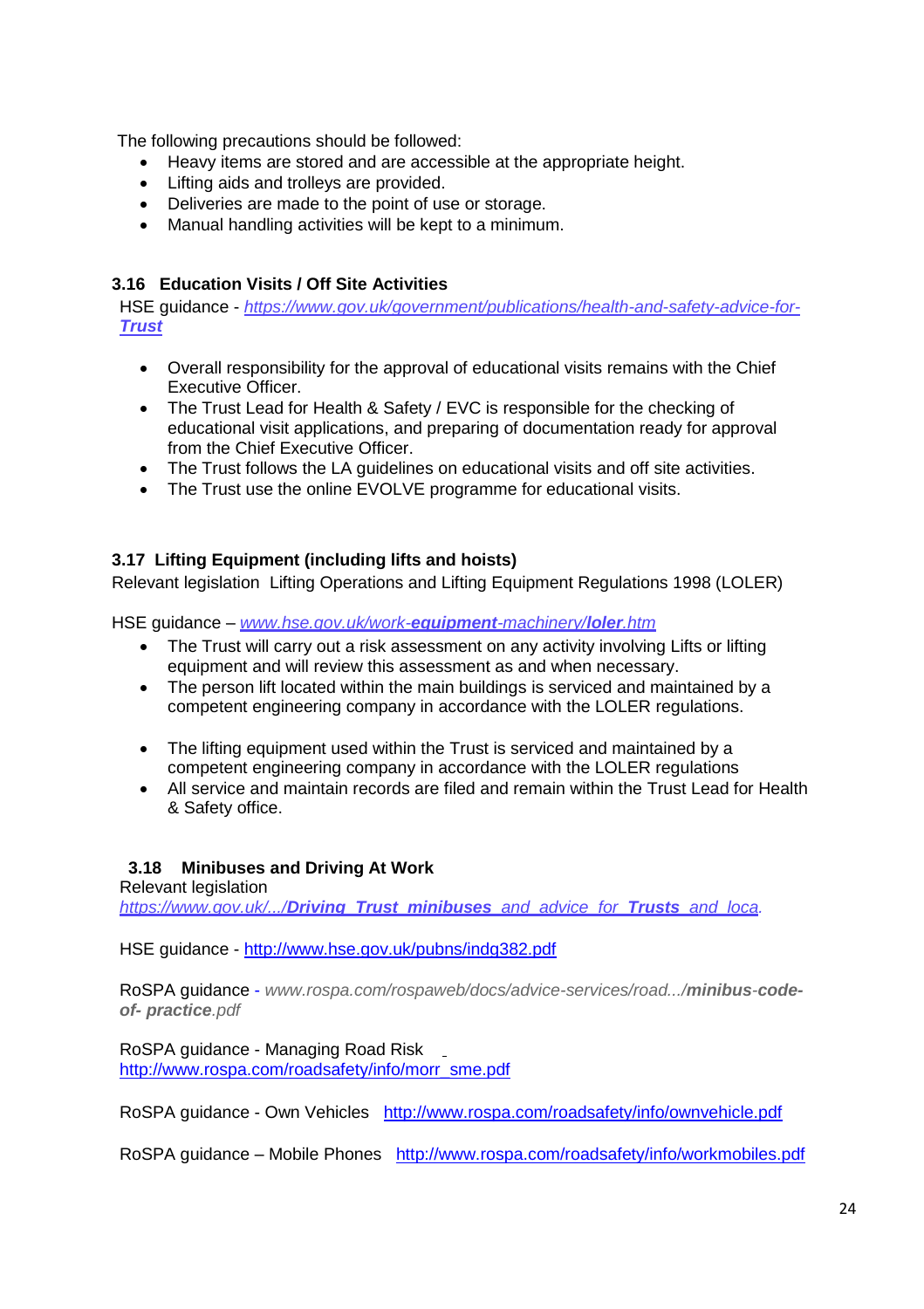- The Trust operate a policy in partnership with MiDAS to ensure that any member of staff driving a Trinity Trust vehicle / or driving their own vehicle on Trust business, do so in a safe and efficient way.
- All staff driving Trust vehicles or driving their own vehicle on Trust business must present their driving details as held by the DVLA.
- Staff should ensure that if using their own vehicle for work purposes, that the vehicle is maintained in a road-worthy condition, that appropriate car insurance for business use is in place, that the vehicle has a current MOT (if appropriate), and that they have a valid driving license.
- All staff driving either a Trust vehicle or their own vehicle on trust business will take part in a programme of training.

# **3.19 Work Experience Learners**

Relevant guidance - https:/[/www.gov.uk/government/publications/post-16-work-experience-](http://www.gov.uk/government/publications/post-16-work-experience-as-a-part-of-16-to-19-study-) [as](http://www.gov.uk/government/publications/post-16-work-experience-as-a-part-of-16-to-19-study-)[a-part-of-16-to-19-study-](http://www.gov.uk/government/publications/post-16-work-experience-as-a-part-of-16-to-19-study-) programmes

- The Trust requires all staff responsible for the setting up and delivery of work experience placements to hold the appropriate qualification (Level 2 in Health & Safety within the Workplace) and have been observed by an appropriate colleagues carrying out their first placement vetting.
- All placements should be reviewed to ensure that the environment the learners are going to enter is a safe, healthy, supportive and encouraging learning environment.
- All documents relating to the vetting of potential work experience placements are presented to the Head of School / appropriate person prior to the learners taking part in this learning opportunity.
- The Trust will ensure that all staff involved within this activity are competent to assess and monitor learners on work experience placements.

# **3.20 PE Equipment**

The Trust recognise that the delivery of PE is a high risk activity, leading to possible injury and / or harm. In order to reduce the risk factors within these activities the Trust have produced a separate Physical Education Policy and risk assessments. Level of risk may also be evident through the following:

- The Trust PE equipment is inspected and maintained annually by externally contracted contractors.
- All PE equipment is subject to a visual inspection by competent PE staff at the start of each half term
- All faulty or damaged equipment is removed from use and reported to the relevant line

manager

- Pre-use visual checks carried out by competent and qualified staff on PE equipment
- All relevant staff made aware of PE risk assessments.
- Arrangements are in place for maintenance and checking of sports fields, pitches.
- PE staff have a copy and refer to the current AfPE Safe Practice in Physical Education and Sport document prior to carrying out any activity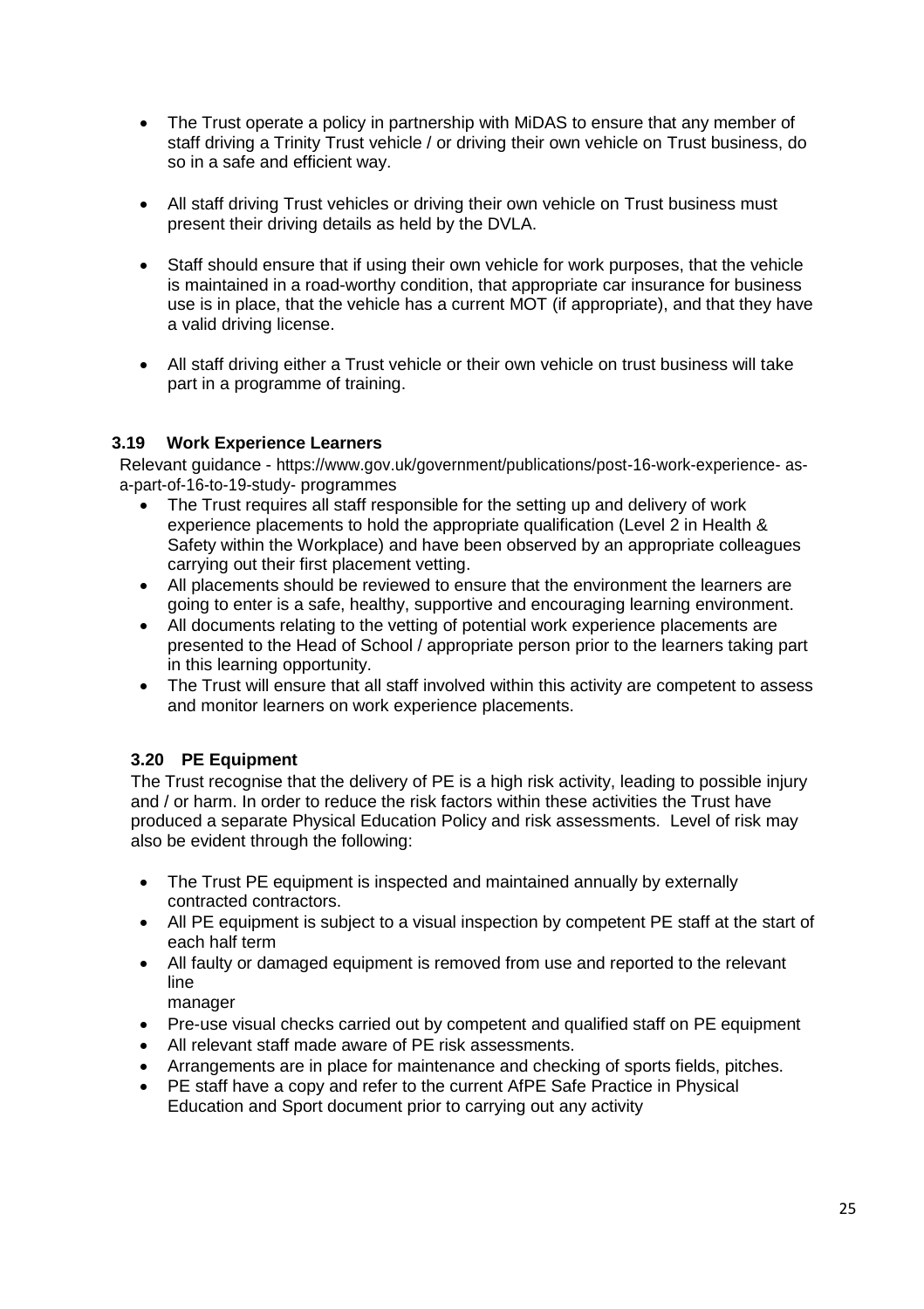# **3.21 Swimming Lessons**

Relevant guidance

*www.swimming[.org/assets/uploads/.../A4\\_Primary\\_](http://www.swimming.org/assets/uploads/.../A4_Primary_School_Learn_To_Swim_Guide.p)Trust\_Learn\_To\_Swim\_Guide.p...*

- The Trust will obtain from parents / carers consent permission in the form of a signed declaration, prior to any activity taking place where learners enter any water and take part in any type of water based activity.
- The Trust uses the local swimming pool for swimming lessons and follows safety procedures laid down by t h e m.

# **3.22 Sports Pitches / Playing Fields**

- The The Trust playing fields are maintained by the Trust facility team.
- PE teaching staff inspect the playing surfaces prior to each use for trip hazards, animal fouling, sharps, glass etc. before allowed any activity to take place.

# **3.23 Contractors & Visitors**

Relevant legislation Construction (Design and Management) Regulations 2007 (CDM) HSE guidance – using contractors

HSE guidance - <http://www.hse.gov.uk/pubns/indg368.pdf>

- The Trust Lead for Health & Safety is responsible for managing contractors on site, induction of contractors, exchange of health and safety information, agreeing safe working arrangements before work starts etc.
- Staff should report any concerns about safe working practices of contractors to the Trust Lead for Health & Safety.
- All contractors on arrival must report to reception.
- At reception contractors will be given an identity badge which must be worn at all times while on site.
- Contractors will not be allowed to carry out any work on site until authorisation is given by either the Facility Manager / Trust Lead for Health & Safety or Senior member of staff
- Progress on the w o r k will be monitored at regular intervals by the Facility Manager / Trust Lead for Health & Safety. Upon Completion the contractor will report to reception, complete a report and return the identity badge.
- A member of the facility staff and/or the Trust Lead for Health & Safety will inspect the completed work and confirm to the best of their ability that the work has been completed satisfactorily and the area left in a safe condition.

# **3.24 Managing Contractors**

As above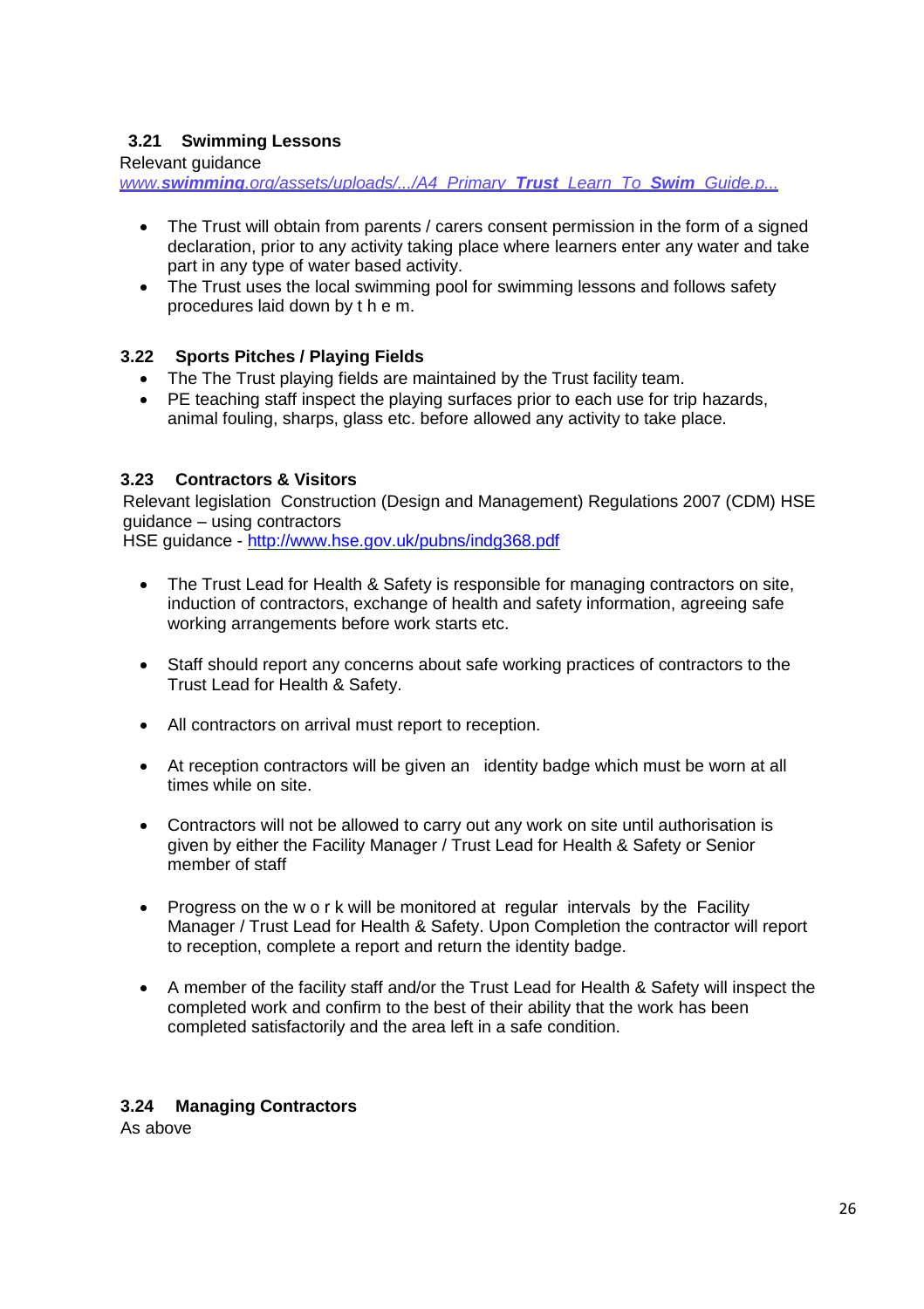# **3.25 Display Screen Equipment (DSE)**

Relevant legislation Health and Safety (Display Screen Equipment) Regulations 1992

HSE guidance - <http://www.hse.gov.uk/msd/dse/guidance.htm> DSE risk assessment form <http://www.hse.gov.uk/pubns/ck1.htm>

The below guidance links provide information on using DSE:

<http://www.nhs.uk/Livewell/workplacehealth/Pages/howtositcorrectly.aspx> <http://www.nhs.uk/Livewell/workplacehealth/Pages/Laptophealth.aspx> <http://www.nhs.uk/Livewell/workplacehealth/Pages/Backpainatwork.aspx>

- All staff who use computers habitually and for a significant part of their working day are defined DSE "users" and should complete a DSE assessment form, and provided with information.
- DSE "users" are advised that they are entitlements to eye sight tests.
- The Trust Lead for Health & Safety is responsible for DSE self-assessment forms e.g. ensuring they are completed, actioned and reviewed etc.
- Key boards and mouse will be disinfected regularly especially when a DSE station is a "hot desk"

#### **Regular eye and eyesight tests**

 Employers' obligations are set down in the Health and Safety (Display Screen Equipment) Regulations, introduced in 1992 and amended by the Health and Safety (Miscellaneous Amendments) Regulations in 2002. Quite simply, any employee who uses a display screen at their workstation, is a DSE user for the purposes of the regulations.

### **Costs of Testing**

• The Trust will meet all agreed costs of eye and eyesight tests, if the testing has been arranged through the Trust. Where an employee obtains a test independently and without the knowledge of the Trust, even if the test is specifically related to display screen use, the Trust shall not be responsible for the costs incurred.

### **Supply of Glasses**

 Where it is found that glasses are necessary, specifically for the use of display screen equipment, the Trust will reimburse the cost of a standard lens, i.e. not bifocal, tinted etc. the Trust will also contribute towards the purchase of a standard frame. Employee should pay and reclaim via expenses a receipt is required.

### **3.26 Asbestos**

Relevant legislation Control of Asbestos Regulations 2006

HSE guidance <http://www.hse.gov.uk/services/education/asbestos.htm>

- Managers of the premises should be aware of the up to date asbestos management information which is kept on file in the Lead for Health & Safety Office
- The Lead for Health & Safety is responsible for ensuring asbestos surveys are undertaken and updating the asbestos management information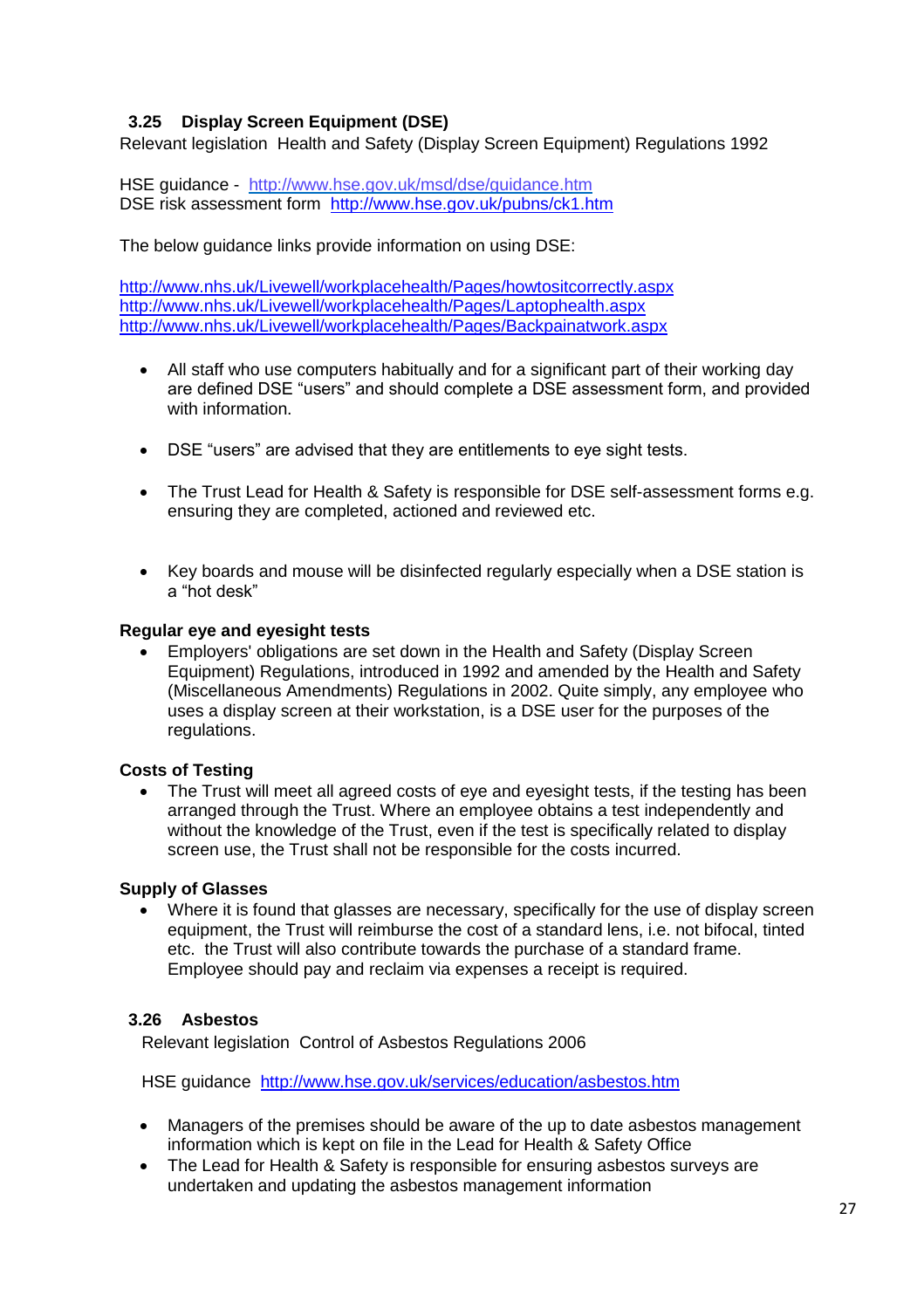- If staff suspect that the asbestos has become damaged, they must not touch it, but contact the Trust Lead for Health & Safety
- The Trust Lead for Health & Safety is responsible for the building and managing the asbestos safely
- The Newcastle City Council, Asbestos Management Plan for Trusts asbestos management information must be referred to prior to any intrusive work being carried out by a contractor.
- Contractors are asked to sign to say they have seen the relevant asbestos information for the site.
- Asbestos registers are maintained by the Trust Lead for Health & Safety / Facility Manager.
- Only specific competent and registered contractors are allowed to work with asbestos.

# **3.27 Child Protection**

- The Trust have a detailed Child protection Policy in place which has been brought to the attention of all staff.
- Please refer to The Trust Child Protection policy.
- The appointed person for the Safeguarding of young people is Michelle Higgins.
- Informal or confidential advice may be obtained from the Safeguarding Lead.

# **3.28 Glass and Glazing**

Relevant legislation The Management of Workplace Regulations 1992

 All glass and glazing work complies with current legal standards and is any work undertaken is carried out by a competent person / company.

# **3.29 Housekeeping, Cleaning and Waste Disposal**

Relevant legislation Control of Substances Hazardous to Health Regulations 2002  <http://www.hse.gov.uk/nanotechnology/coshh.htm>

HSE guidance - <http://www.hse.gov.uk/coshh/essentials> *[https://www.gov.uk/how-to-classify](http://www.hse.gov.uk/coshh/essentials)[different-types-of-](https://www.gov.uk/how-to-classify-different-types-of-waste/overview)waste/overview* [https://www.gov.uk/](https://www.gov.uk/how-to-classify-different-types-of-waste/overview)**guidance**/**waste**-legislation-and[regulations](https://www.gov.uk/guidance/waste-legislation-and-regulations)

- The Trust employ facility support staff on 2 sites to carry out all housekeeping and cleaning activities
- The Trust works in partnership with Sunderland City Council for the housekeeping and cleaning of the premises of Trinity Academy Newbridge
- Cleaning risk assessments are in place and reviewed annually.
- All facility support staff will undergo training in all aspects of their role.
- It is the responsibility of the Facility Manager along with individual staff to identify training requirements and to bring those requirements to the attention of the Trust Lead for Health & Safety.
- If training is not possible in-house, then staff will be expected to attend external training.
- Facility staff are responsible for the monitoring of waste and the segregation of waste that can be recycled.
- Facility staff must bring to the attention of their line manager or other senior manager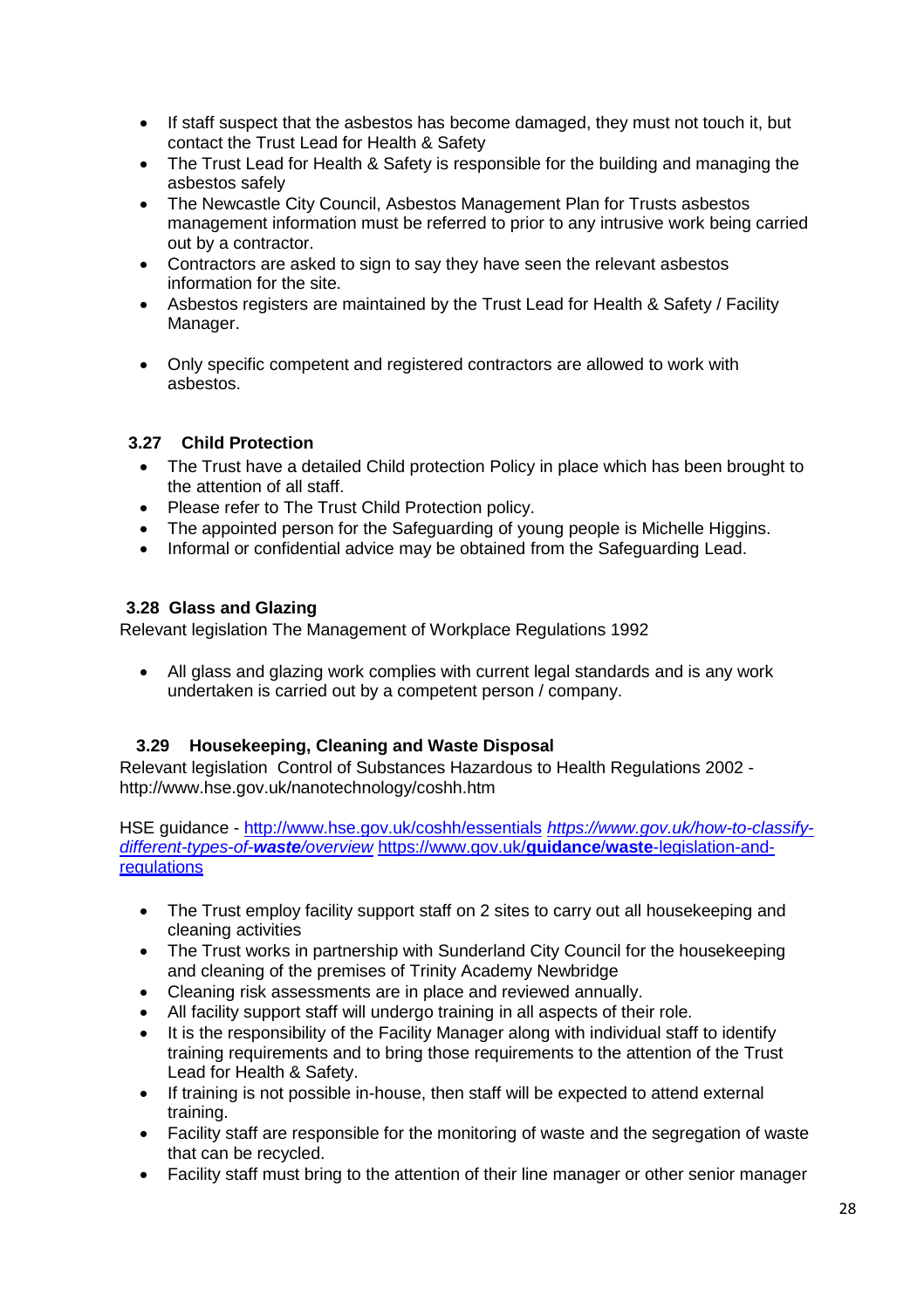/ Trust Lead for Health & Safety if they come across any product or substance which they believe to be hazardous.

The Trust disposes of its hazardous waste in an appropriate and responsible manner.

## **3.30 Jewellery**

Please refer to the Trust's policy on the wearing of jewellery.

## **3.31 Lone Working**

HSE guidance on W orking Alone - <http://www.hse.gov.uk/pubns/indg73.pdf>

The Trust follows a home-based model of service delivery which happens over a normal working week and does not include any out of hours working. Outreach working can occur within the home of the learner or at an appropriate public building, such as a library.

Therefore, it is a core expectation of the service that Outreach Workers will be required to work alone and make unaccompanied visits to public buildings, such as libraries and the homes of learners.

The safety of learners their families and Outreach Workers is paramount and the Trust is committed to minimising the risks of lone working for its employees.

- Prior to any member of staff working alone with a learner, a full and detailed risk assessment must be completed by the staff member and signed off by the line manager / Head of Trust / Lead for Health & Safety
- The Trust have invested in a safeguarding monitoring programme called 'Guardian 24 App'
- All staff using this programme with receive training prior to meeting the learner and will be issued with a mobile phone with the app fully installed.
- All staff working alone and visiting learners outside the classroom are expected to follow the Trust guideline, practices and procedure without exception.

# **3.32 Maintenance And Equipment Inspection**

Relevant legislation Provision and Use of Work Equipment Regulations 1998

HSE guidance – safe use of work equipment<http://www.hse.gov.uk/pubns/books/l22.htm>

- Staff receive instruction on using specific equipment provided for use at work.
- Equipment is inspected and tested in accordance with manufacturer's recommendations.
- Staff are expected to visually inspect any equipment that they intend to use and if the equipment looks to be defected or dangerous, they must remove the equipment (if possible) or at least isolate the equipment and seek advice and guidance
- Inspection and testing records are kept in the Lead for Health & Safety Office.
- The Trust has contracted Hillstar Services to undertake all periodic inspections of equipment, this includes: PE equipment, D & T equipment, PATS testing, fire alarms and emergency lights, boilers, fume cupboards, dust extraction equipment, access equipment and firefighting equipment. These inspections follow a pre-plan schedule
- No modification of any equipment or resources is permitted, all repairs carried out have to be inspected and approved by the Facility Manager before they can be put back into service.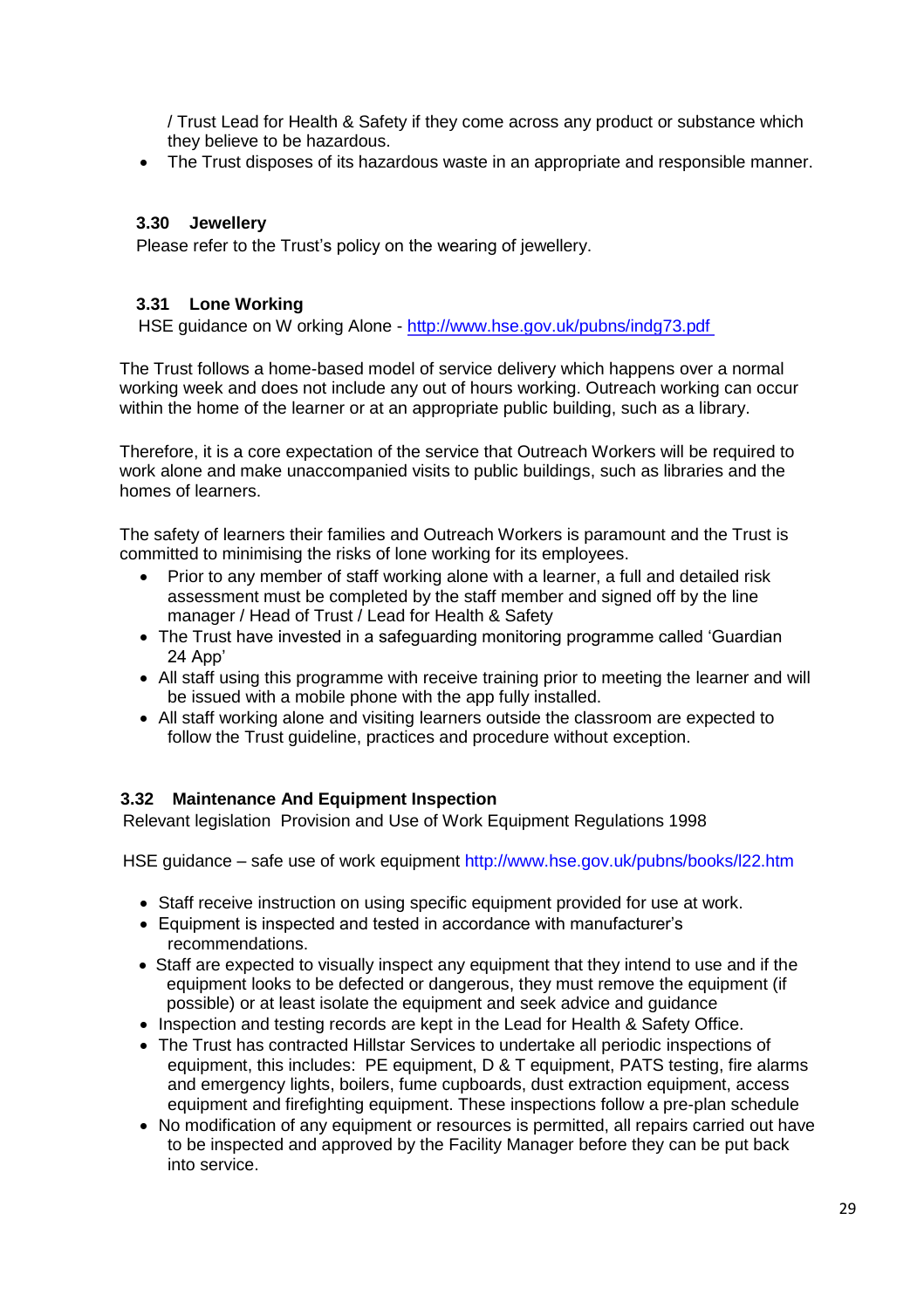# **3.33 Noise At Work**

Relevant legislation Control of Noise at Work Regulations 2005

HSE guidance - www.**hse**[.gov.uk/pubns/indg362.pdf](http://www.hse.gov.uk/pubns/indg362.pdf)

- The Trust realise that in order to comply with the Control of Noise Regulations 2005, they must ensure that noise exposure levels do not rise above 80db over a sustained period of time.
- W here this is likely to happen noise monitoring checks will be carried out by a competent contractor and measures will be put in place to reduce the noise. W here this is not possible appropriate hearing protection will be issued as a last resort.

# **3.34 Personal Protective Equipment**

Relevant legislation Personal Protective Equipment at Work Regulations 1992 HSE guidance - www.**hse**[.gov.uk/pubns/books/l25.htm](http://www.hse.gov.uk/pubns/books/l25.htm)

- The Trust will provide FOC any PPE/PPC required by either staff or learners to carry out any activity expected of them where it has been identified through a risk assessment
- Prior to any staff member or learner using any item of PP/PPC they will receive training on the use, storage and care of that item.
- Any sub-contractor working on any Trust site will be expected to supply and use all PPE/PPC identify on the Safe Working Method Statement as identified within the risk assessment.
- Any visitor coming on any Trust site will be expected to supply and use all
- PPE/PPC as required or requested by Trinity Trust / Lead for Health & Safety.
- In the event that a visitor does not have the appropriate PPE/PPC then the Trust will loan to them the relevant equipment / clothing for the duration of their visit.

# **3.35 Security On Site**

# **Introduction**

This section identifies the key elements of The Trust security management system and the ways in which we seek to improve security of our learners, staff, governors and other adults who may be affected by our activities.

Trust staff and learners are a key resource and it is essential that risks to their security are properly controlled through an effective security management system and commitment at all levels.

### **Objectives**

- Enabling strategic leadership to promote a collaborative and coordinated response to risk management
- Identifying improvements in security culture and accountability across all sites.
- Implementing ongoing improvements in the effectiveness of security measures and controls, monitoring and reviewing security measures.
- Ensuring that staff are consulted and informed about security and receive appropriate training where required whether new or existing.
- Informing parents and learners of the security policy and encouraging them to help to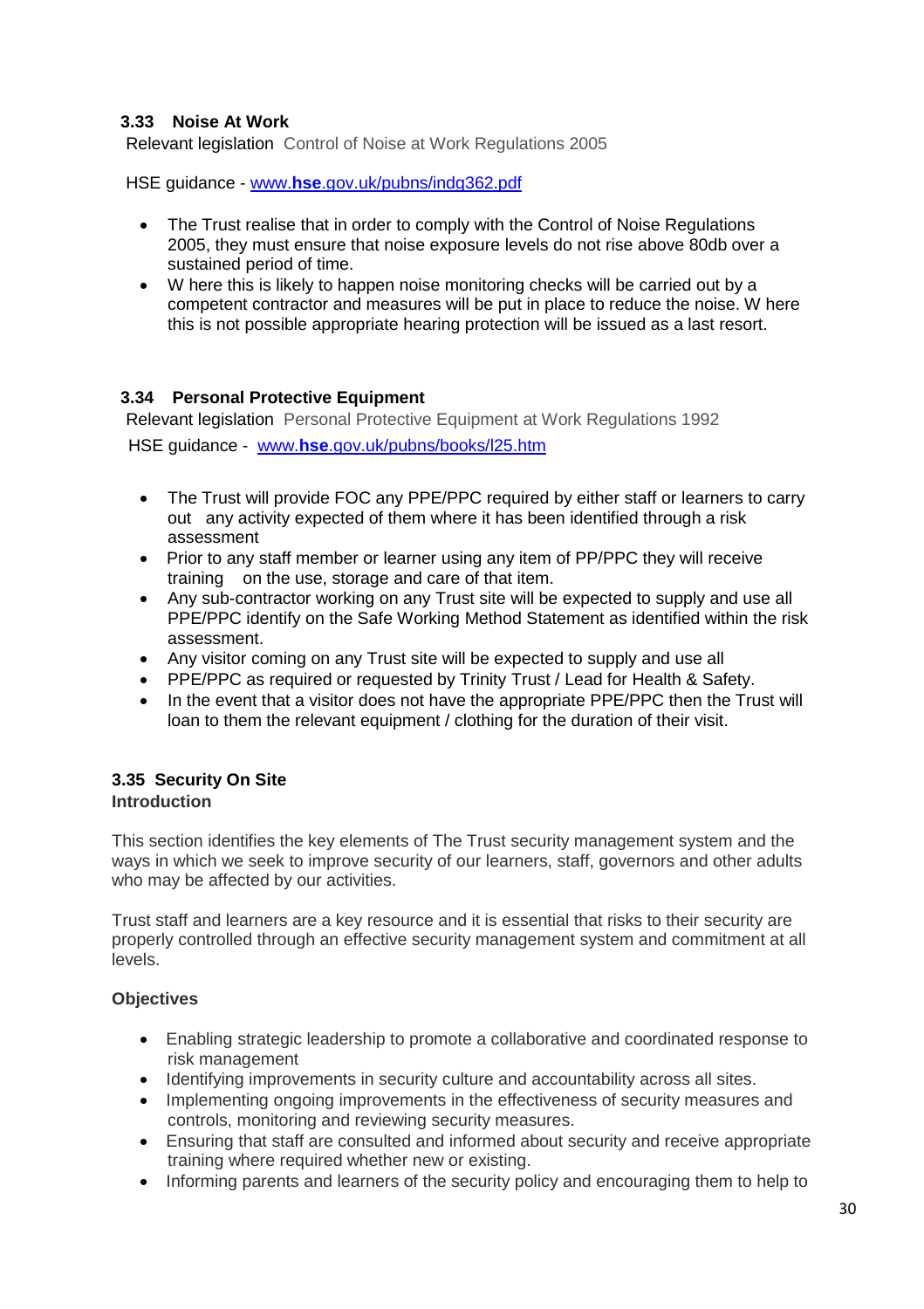ensure that it is effective.

Newcastle City Council LA will provide strategic direction and leadership through providing training, advice, inspection visits and monitoring the Trust sites.

*The Trust:* will ensure a security policy is in place and is monitored and reviewed bi-annually. The Trust will ensure that staff are aware of, and adhere to Trust security and participate in training where appropriate.

# **Responsibilities of Chief Executive Officer:**

Will delegated responsibility to the Heads of School for the day to day security of The Trust and for ensuring such things as:

- All staff appreciating the importance of security and understand The Trust policy / procedures and their own responsibilities.
- Staff training needs are kept under review and training arranged as and when necessary.
- New staff are informed of The Trust security policy/procedure.
- Parents and learners are informed of the security policy/procedure and encouraged to help ensure that the Trust has a safe culture.
- Regular reports will be made to the Trust.
- Advice will be sought from the police where necessary.
- All crimes will be reported to the police on advice from the Chief Executive Officer / Head of Trusts

# **Responsibilities of Whole Trust Lead for Health, Safety and Premises will***:*

- Maintain the security systems and equipment.
- Carry out regular routine security checks.
- Maintain a record of all security checks.
- Record security lapses, bring these promptly to the attention of the Chief Executive Officer / Heads of School, and review security procedures as and when required.
- Raise awareness of security issues.

# **Responsibilities of Staff:**

# *Whatever the arrangements for delegating certain functions, there is a clear message that good security involves everyone in the Trust.*

Staff should be aware of, and conform to, operational procedures that affect security eg.

- Key control procedures, reporting the loss of **any** key immediately to the Head of School, and Whole Trust Lead for Health, Safety & Premises
- Visitor monitoring
- External door monitoring staff should ensure that they and learners only use authorised external doors. All external leading doors should be either locked (only possible when not a fire exit door) or have a functional maglock in place
- New employees will be informed of this during their induction training.
- All staff will be issued with ID badges and will display these whilst on the premises
- Must report any persons on site that are not familiar to them and are not wearing either the official Trust ID badge or a visitor ID badge.
- Staff should approach any stranger who is not wearing a badge and report all strangers immediately to the nearest senior member of staff.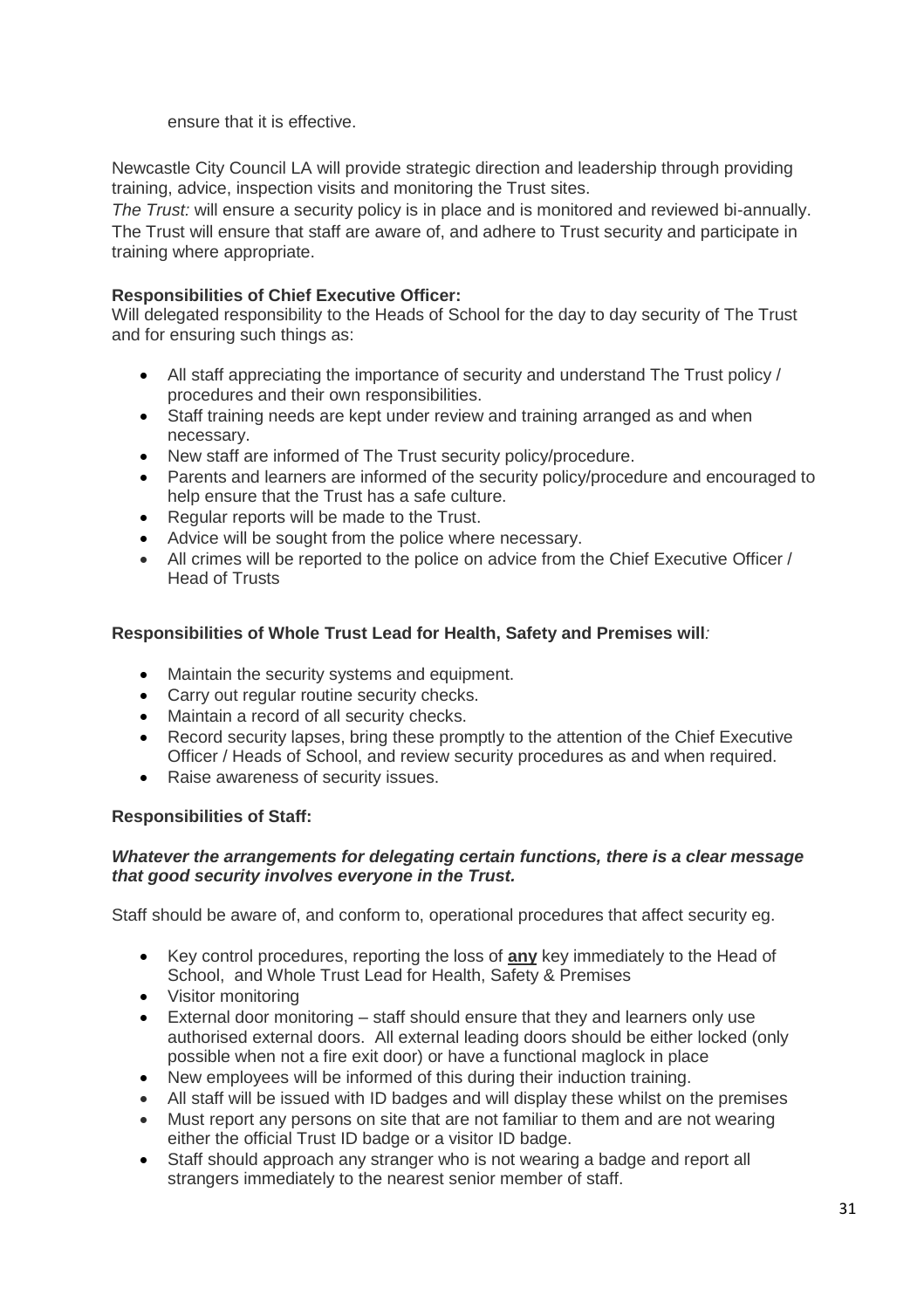# **Responsibilities of Learners:**

Must report any persons on site that are not familiar to them and are not wearing either the official Trust ID badge or a visitor ID badge.

Learners should not approach any stranger who is not wearing a badge, but report all strangers immediately to the nearest member of staff.

Learners will be continually reminded of their responsibilities through discussions with staff in class or during assembly meetings

### **All staff are responsible for the security of buildings and property.**

- At the end of the day each member of staff should ensure that all windows and external doors are securely fastened prior to a final check by facility staff.
- All staff are responsible for keeping buildings clear of all materials that can be used for arson or vandalism.
- Adequate security lighting is installed and maintained/monitored by site staff.
- Risk assessments are in place and are reviewed by the health and safety representatives annually.
- Property of the Trust is marked clearly and permanently and this is publicised.

### **Responsibilities of Contractors**

- Contractors on Trust site are required to observe the security policy/procedure, and this is overseen by the relevant site staff.
- Building materials and equipment must not be left lying around.
- Alarm systems must not be disrupted.
- As far as possible, contractors and workers called to the site to undertake specific tasks are screened in the same way as Trust staff.

### **Trespass**

Trespass may give rise to a criminal offence under section 547 of the Education Act 1996 (see section 6.2 and 6.4 of the Head's Legal Guide) and section 206 of the Education Act 2002 (see section 6).

Trust premises are a private place. Any person who is not included in the following categories, and enters without permission, is a trespasser and may be asked to leave:

- Members of staff unless suspended for health or disciplinary reasons
- Registered learners unless excluded for disciplinary reasons
- Parents or guardians responsible for a learner at the Trust unless prevented for legal reasons.
- Others Governors, suppliers, contractors and authorised users of the premises for 'out of hours' activities.

### **Visitor Access Control**

The Trust operates a simple workable access control system and therefore:

- Considers everyone who is not a member of staff or learner as an intruder, until they have gone through the visitor reception procedure.
- Provides visitors with a waiting area until they can be dealt with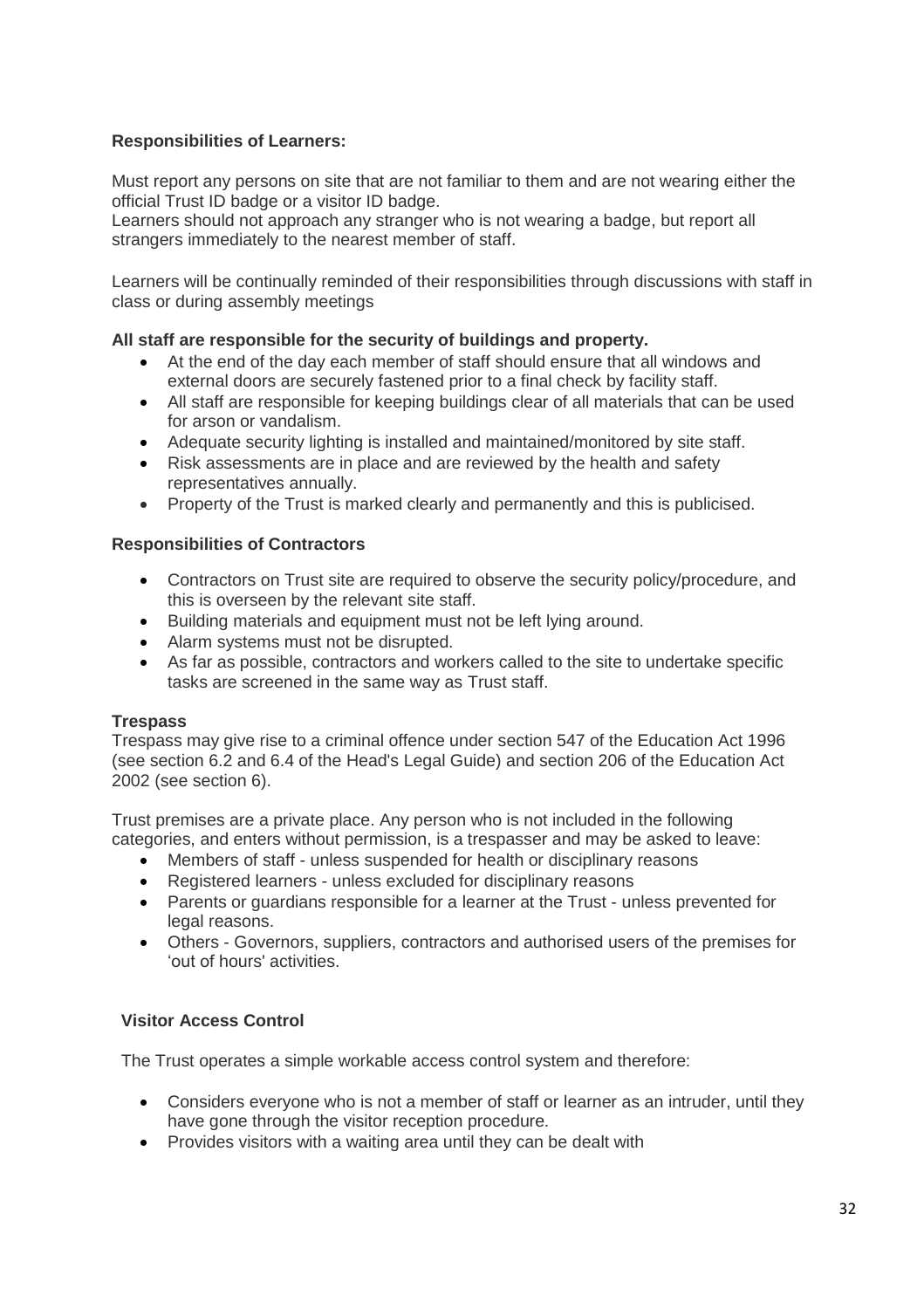# *Identifies legitimate visitors and monitors***:**

 Their arrival and reason for their visit by requiring them to sign in and complete the safeguarding documentation.

## Movement around the Trust is controlled:

All visitors will be given an ID badge, visitors are never left to move around the building on their own.

Regular contractors will on occasions be allowed to move around the building unsupervised. This will only be contractors who are on the single central record.

### **Offences Not Involving Assault**

- Section 154 of the Public Order Act 1994 makes it an offence to use threatening, abusive or insulting words or behaviour, or disorderly behaviour, within the hearing or sight of a person to whom it is likely to cause harassment, alarm or distress, even when no intent is involved.
- The Trust may decide that incidents in or around the sites, which might technically amount to committing the offences listed above, are best dealt with internally without involving the police.
- The Trust is aware of, and will act on where appropriate, the criminal offences contained in the Protection from Harassment Act 1997.
- Should any visitor to the Trust behave in a verbally abusive manner, they will be asked to leave the building and grounds and / or the police called.

### **An incident that involves physical force.**

- In the event of any person assaulting or battering another person, (staff, learner, other adults involved in Trust activities):
- The Trust may restrain the assailant with reasonable force to protect the victim.
- In all but minor cases, the Trust will refer to the police any assaults which appear to involve bodily harm. The Trust will also report to the police incidents which take place in a public place off Trust premises, but in circumstances where the Trust has responsibility for any of those involved whether they be members of staff or learners.
- Where possible those involved should make an immediate note of witnesses or others in a position to provide evidence of the assault.
- The Trust will be ready and willing to provide a substantive account of what led up to the incident.

### **Offensive Weapons**

- It is an offence under Section 139A of the Criminal Justice Act 1988 (as inserted by Section 4 of the Offensive Weapons Act 1996) for anyone to carry an offensive weapon (e.g. knife) on the Trust premises.
- When it is reasonable to believe that a learner is carrying an offensive weapon, it may be appropriate for an authorised member of staff to search the learner, if the learner agrees to co- operate. This should be in the form of a physical search or by using a metal detector. In such an event there should be a witness present.
- Searches must be undertaken by a member of staff who is of the same gender as the learner being searched.
- When a learner declines to co-operate, the parents / guardians must be summoned after the matter has been referred to the Chief Executive Officer / Head of School,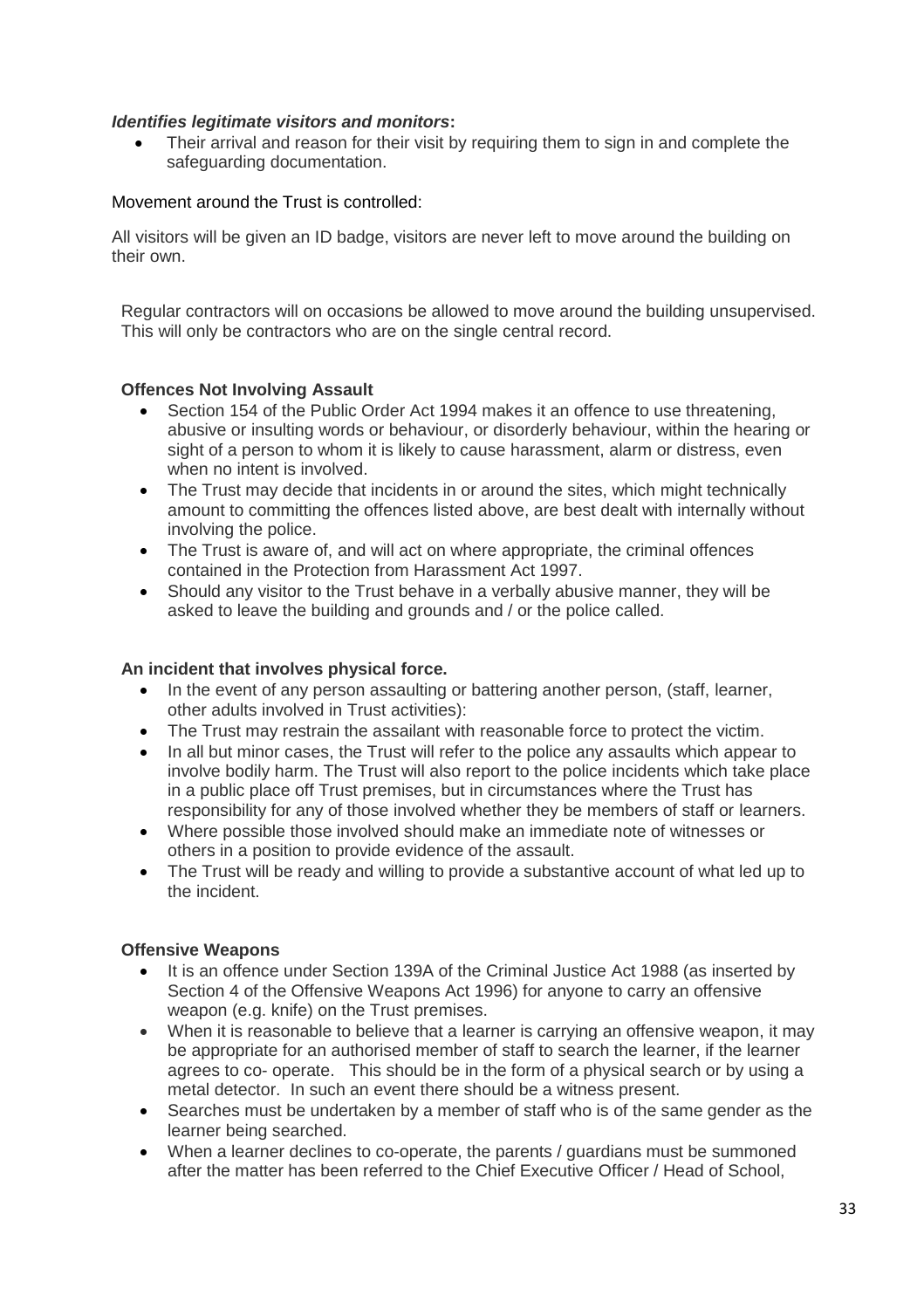followed if necessary, by referral to the police.

 Under any other circumstances a search for offensive weapons should not be undertaken by anyone other than the police.

#### **Personal Property**

- Learners are discouraged from bringing valuable items on to Trust premises and in the event that they do so the Trust accepts no liability. If this is unavoidable on some occasions, then special arrangements must be made in advance with the Head of School regarding temporary safe keeping.
- Staff are responsible for their personal property. All vehicles parked on Academy sites, are at the discretion of the Chief Executive Office
- The Academy accepts no responsibility for any damage to, or theft from, any vehicle parked on its sites

### **Theft, Petty Vandalism, Minor Criminal Damage and Burglary**

- Vandalism or arson is usually found in areas like recesses and doorways, which offer concealment or which is not under regular surveillance.
- Criminal incidents of this sort requires reporting to the police, and could possibly require an emergency response where an intruder is still present on the premises.
- When an intruder is thought to be present on the premises police help must be sought immediately.

### **Reporting and Recording Incidents**

 The Trust will maintain an Incident Register. This will contain simple but accurate details of all events, which, while quite minor in nature, could be significant if they recurred and became persistent. All staff are expected to record on CPOMS all incidents:

### **CCTV Usage:**

 The Trust operate a system of recoding events around the site to ensure the safety and wellbeing of all staff, learners and visitors. All recordings are stored and secured using an appropriate software. Only authorised colleagues are permitted to view images stored, under the direction of the Chief Executive Officer

### **3.36 Violence and Aggression towards Staff**

All staff at the Trust have the right to be treated with dignity and respect. The Trust therefore will not tolerate any acts of violent or aggression towards its staff.

- Staff receive specific training on Team Teach
- Staff are encouraged to report all incidents of verbal and physical violence and aggression.
- Risk assessments are carried out for hazardous circumstances.

### **3.37 Water Hygiene**

HSE guidance – Legionnaire's disease <http://www.hse.gov.uk/pubns/books/l8.htm>

Code of Practice: Legionnaires' disease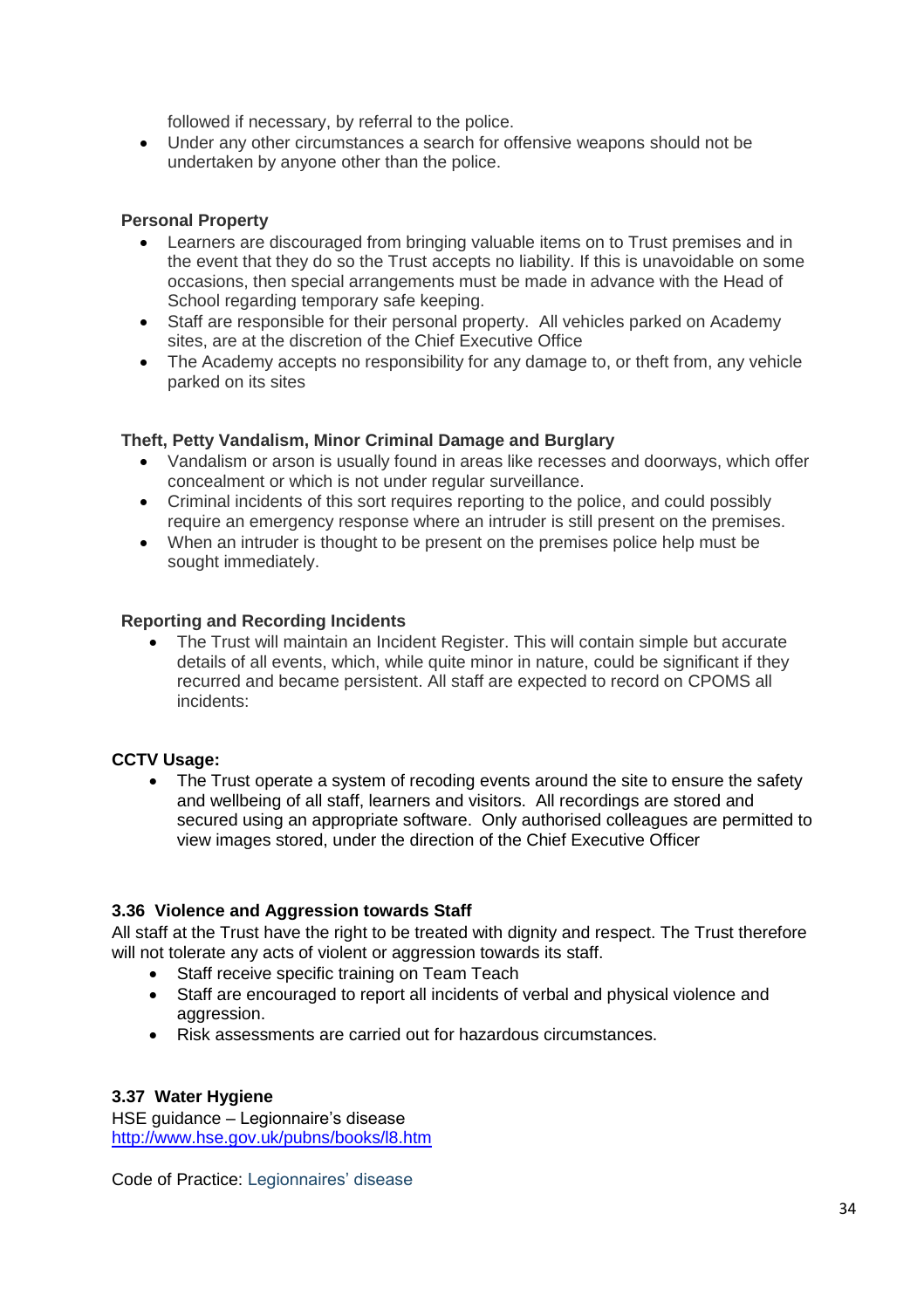The control of Legionella bacteria in water systems (L8)

The Trust adheres to NCC Legionnaires and Water Hygiene Policy. The management of all water systems is contracted through a specialist firm (IWS). IWS visit each site on a monthly basis to carryout water testing, 6 monthly to carryout water inspection, 12 monthly to carryout water review and 3 yearly to carryout risk assessment. The records of these visits are maintained within the EVERY management system

# **3.39 Health & Safety Training**

Relevant legislation - Health & Safety at Work Act 974

- All staff employed (including supply staff) will take part in an Introduction to Health & Safety as part of their Induction programme
- Staff will attend additional internal and external programme of Health & Safety training depending on their CPD programme of development. This training may include (but not restricted to) Fire Warden, First Aid, Risk assessment, TeamTEACH, COSHH, Manual Handling, Working at Height, PAT Testing, specialist training relating to the individuals area of teaching / activity
- Staff have a responsibility to ensure that all learners receive Health & Safety training depending on individual needs.
- All Health & Safety training will be delivered by a team of competent, qualified members of staff (Internal), and/ or a Health & Training organisation (external).
- All Health & Safety training is logged on an IT system database

# **3.40 Vehicles On Site / Car Park Arrangements**

- The Head of School is responsible for the management of vehicles their site.
- There are arrangements in place to keep vehicles and pedestrians safe through the use of separate access and egress gates and a one-way system for vehicles on site
- Staff monitor the car park area at the start and end of each day when learners arriving and departing
- Restrictions on vehicle movement at certain times
- Restrictions on vehicle speed at all times
- Special arrangements for deliveries.

# **3.41 Workplace Safety**

Good housekeeping in the workplace environment can help to prevent workplace accidents, including slips, trips and falls. This covers:

- Maintaining adequate floor space and storage space, ensures that staff and learners are able to move around the work area safely, without obstructions and tripping hazards, including bags and coats
- Ensuring corridors are kept clear and are free from hazards such as damaged flooring or carpeting, and not obstructed by equipment or other items.
- Keeping desks areas, cabinets, cupboards and shelves tidy and not overloaded.
- Maintaining adequate lighting and ventilation.
- Ensuring that any spillages are promptly cleared, using warning signage as necessary.
- Being aware of any flooring that becomes contaminated and slippery, e.g. Entrance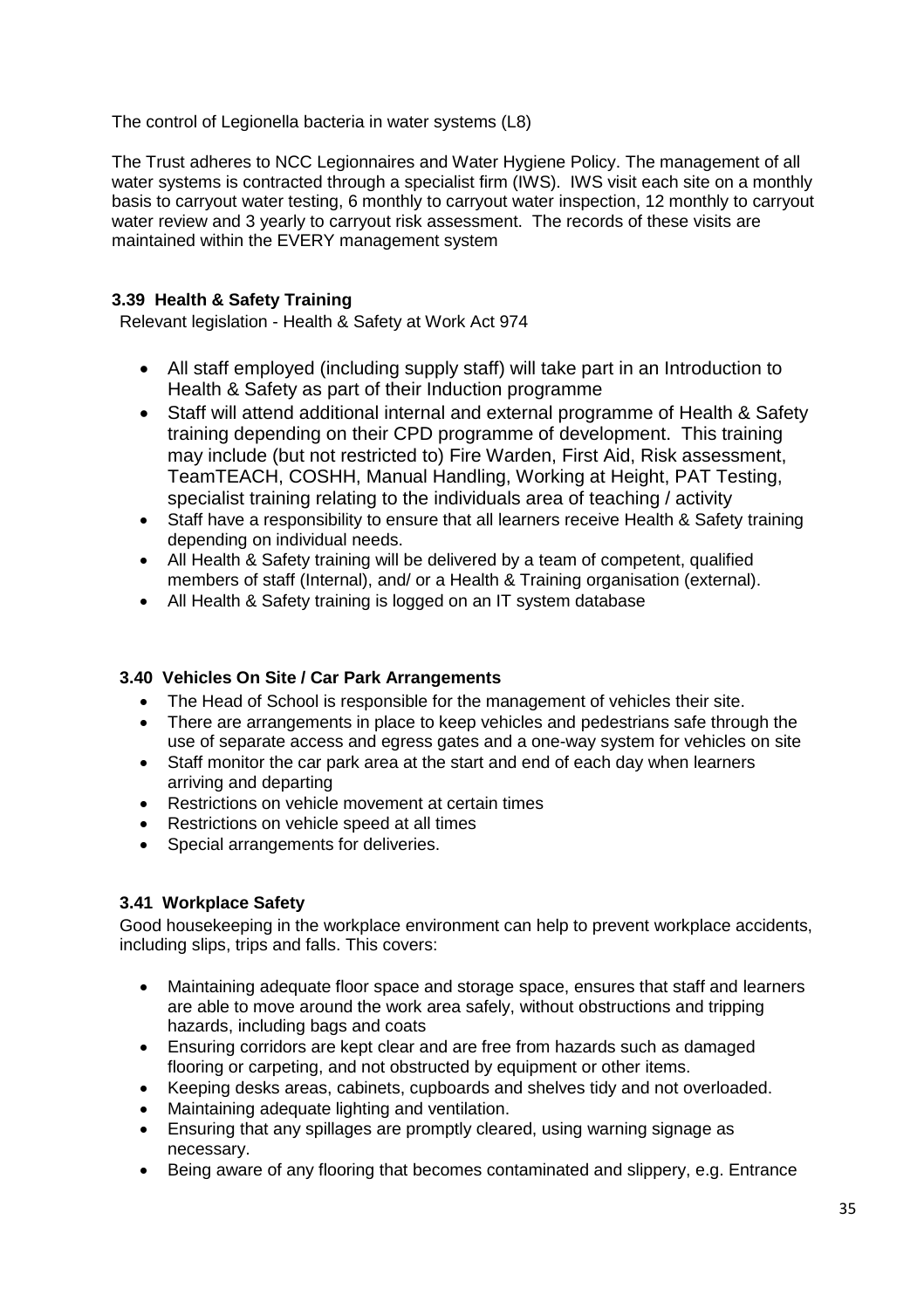door/hallway and rain water or snow, or from cleaners washing/mopping the floor.

- Operating office machinery in accordance with manufacturer's instructions, ensuring that guards and covers are in place, and clothing, hair, jewellery is kept clear of machinery, e.g. Shredder, guillotine, photocopier.
- Removing waste regularly and disposing appropriately
- Accessing high shelving using proprietary equipment, e.g. Step stool or stepladder.
- Storing heavy items between waist and shoulder height, to prevent lifting injuries.
- Ensuring that only one drawer in a filing cabinet is opened at any one time, to avoid the cabinet toppling forward.
- Taking care if lifting or moving items if heavy or bulky, seek assistance, unless trained in manual handling.
- Using electrical items with care not overloading circuits, use fused extension leads; checking for damaged cables or plugs; switching off and unplugging appliances after use and at night; avoiding trailing cables; keeping heaters clear of combustible materials (paper, cardboard, fabric, wood, etc.)
- Reporting any unsafe conditions / defects e.g. Damaged flooring, faulty electrical equipment, faulty fire doors, poor lighting, missing fire extinguisher, immediately to the appropriate person.

# **3.42 Supervision Of Learners**

- Sensible, safe behaviour will be promoted to learners by all members of staff
- Dangerous or risky behaviour displayed by learners will be addressed and dealt within the Trust rules
- Learners will only be allowed into or stay in classrooms under adult supervision
- Appropriate supervision of toilet access will be in place at busy times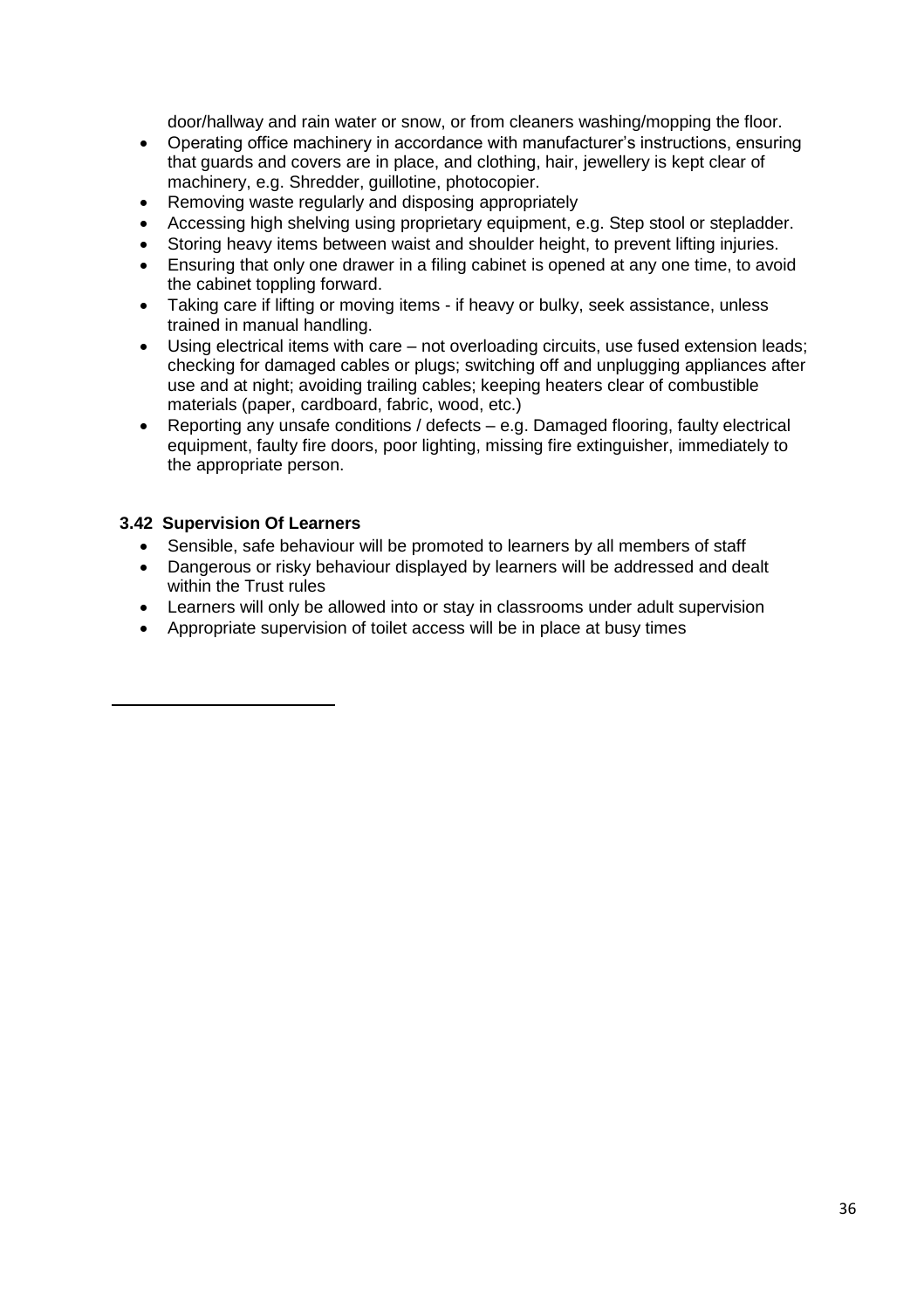# Appendix 1.

#### HEALTH AND SAFETY DOCUMENTS, GUIDANCE AND INFORMATION CIRCULATION FORM

The attached document has been received / issued by the academy and must be read by all Staff members. The Health and Safety at Work Act 1974, requires staff members to cooperate with the employer and others on safety matters and it is also a policy of the Trust that all health and safety guidance relevant to members of Staff, will be made available and read by them.

Would you therefore please sign and date the circulation list to indicate that you have read the attached document.

| <b>NAME</b> | <b>POSITION TITLE</b> | <b>SIGNATURE</b> | <b>DATE</b> |
|-------------|-----------------------|------------------|-------------|
|             |                       |                  |             |
|             |                       |                  |             |
|             |                       |                  |             |
|             |                       |                  |             |
|             |                       |                  |             |
|             |                       |                  |             |
|             |                       |                  |             |
|             |                       |                  |             |
|             |                       |                  |             |
|             |                       |                  |             |
|             |                       |                  |             |
|             |                       |                  |             |
|             |                       |                  |             |
|             |                       |                  |             |
|             |                       |                  |             |
|             |                       |                  |             |
|             |                       |                  |             |
|             |                       |                  |             |